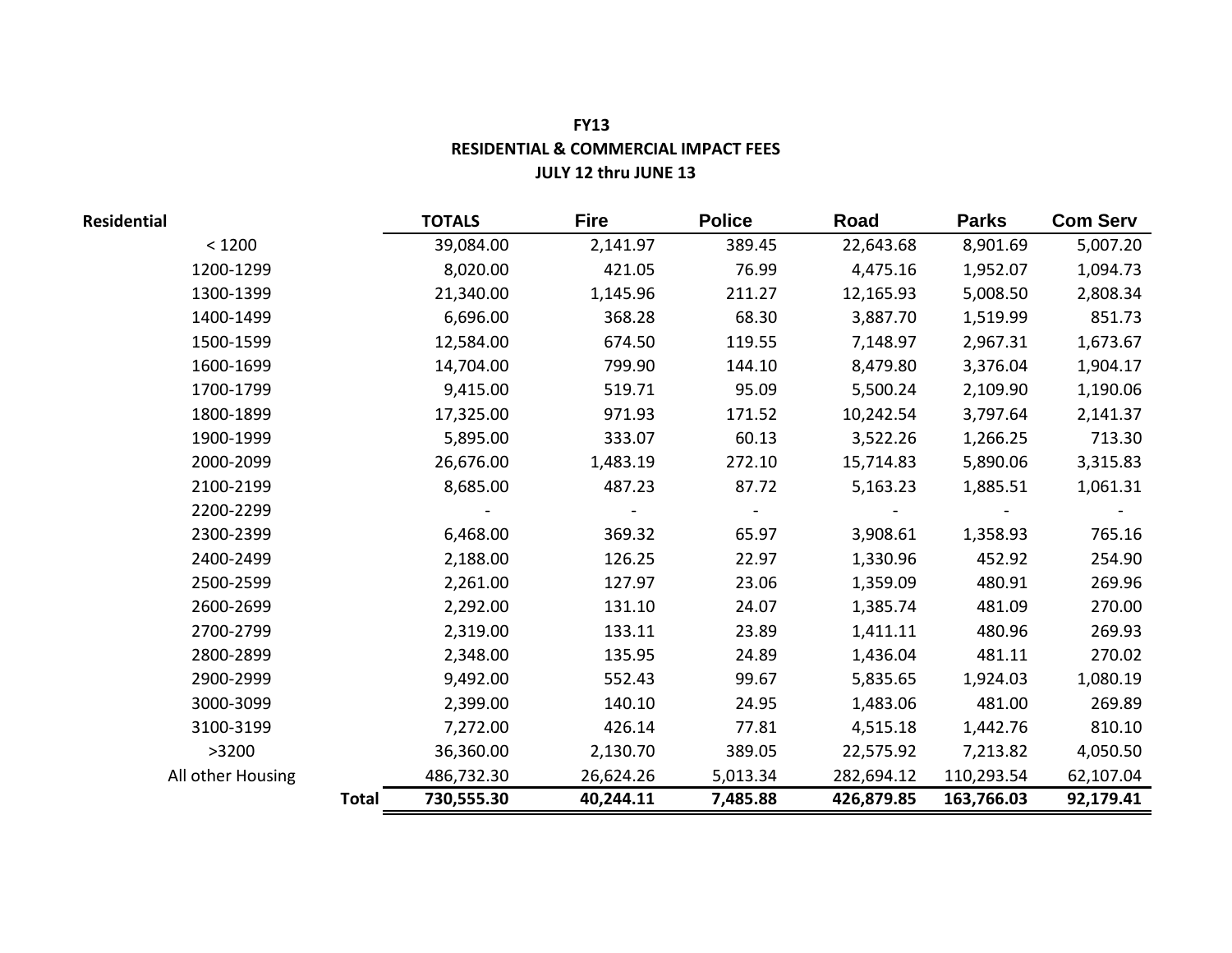| <b>Commercial (Non-Residential)</b> |              | <b>TOTALS</b> | <b>Fire</b> | <b>Police</b> | Road       | <b>Parks</b> | <b>Com Serv</b> |
|-------------------------------------|--------------|---------------|-------------|---------------|------------|--------------|-----------------|
| Com/Shop Ctr 50,000 sf or less      |              | 159,525.00    | 5,886.47    | 1,371.92      | 140,844.62 | Not          | 11,421.99       |
| Office/Inst 25,000 sf or less       |              | 201,354.96    | 18,705.88   | 3,161.27      | 143,183.51 | collected on | 36,304.30       |
| Office/Inst over 100,000 sf         |              |               |             |               |            | commercial   |                 |
| Light Industrial                    |              | 43,946.04     | 5,418.55    | 399.91        | 27,593.72  | spaces       | 10,533.87       |
|                                     | Total        | 404,826.00    | 30,010.90   | 4,933.10      | 311,621.85 |              | 58,260.16       |
|                                     |              |               |             |               |            |              |                 |
|                                     |              |               |             |               |            |              |                 |
| 07/01/12 thru 06/30/13              |              |               |             |               |            |              |                 |
| Residential                         |              | 730,555.30    | 40,244.11   | 7,485.88      | 426,879.85 | 163,766.03   | 92,179.41       |
| Commercial                          |              | 404,826.00    | 30,010.90   | 4,933.10      | 311,621.85 |              | 58,260.16       |
|                                     | <b>Total</b> | 1,135,381.30  | 70,255.01   | 12,418.97     | 738,501.70 | 163,766.03   | 150,439.56      |

# **FY13 RESIDENTIAL & COMMERCIAL IMPACT FEES JULY 12 thru JUNE 13**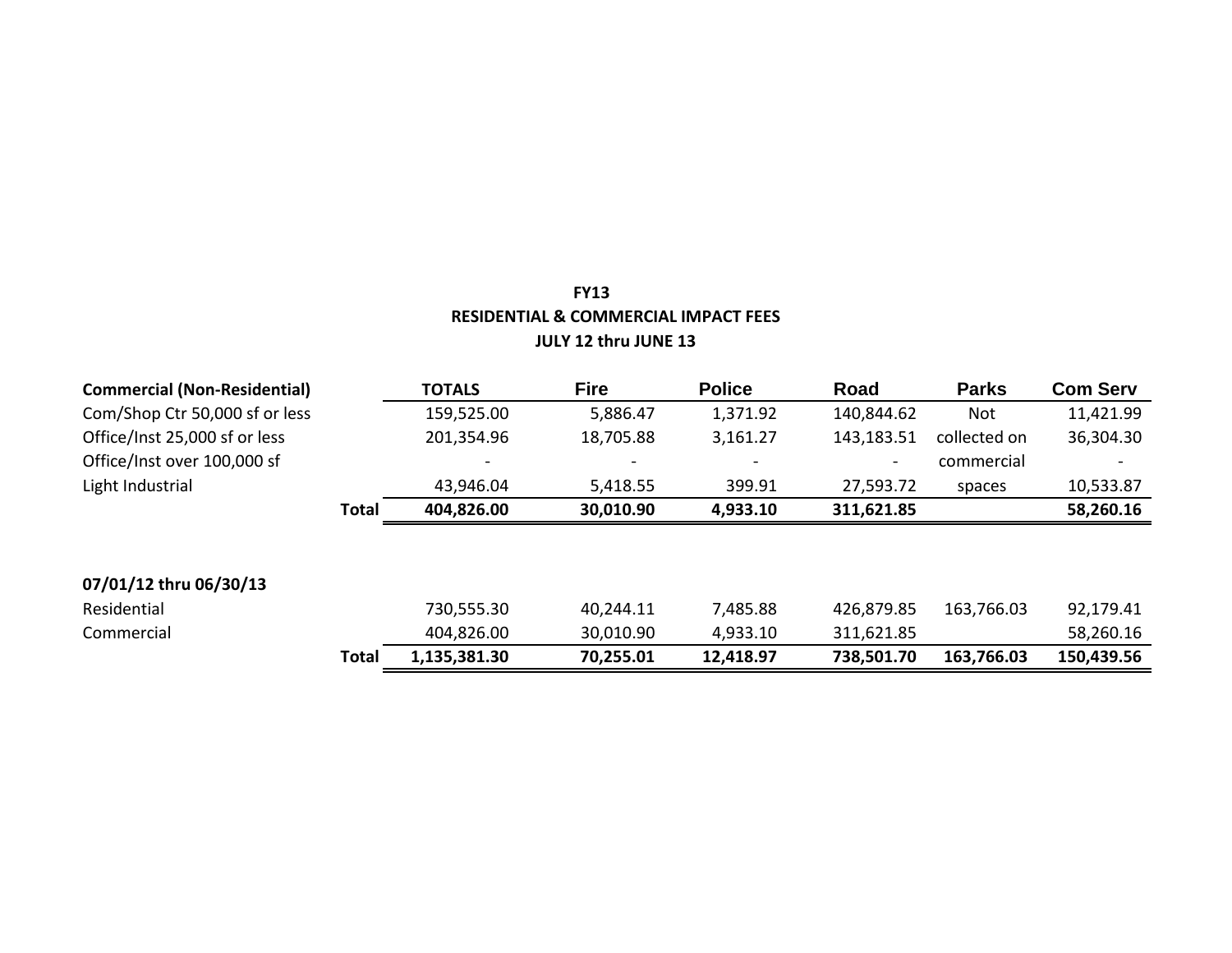# **FY13 RESIDENTIAL IMPACT FEES**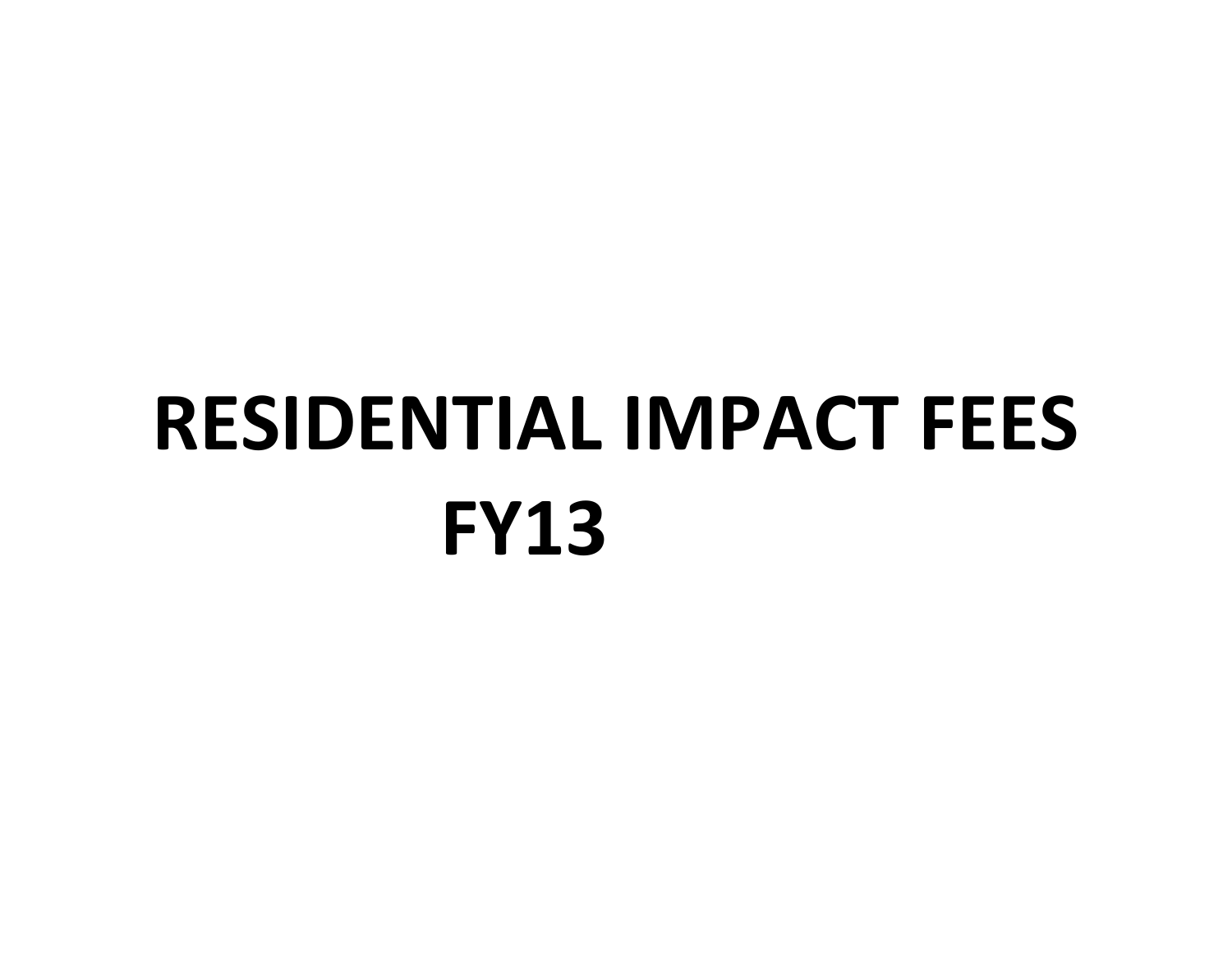#### **Residential <1200 \$1405.00**

|            |          |       |                                        |                                          |          | Fire  | <b>Police</b> | Road   | <b>Parks</b> | <b>Com Serv</b> |
|------------|----------|-------|----------------------------------------|------------------------------------------|----------|-------|---------------|--------|--------------|-----------------|
| Permit     | Date     | Total | Address                                | Name                                     |          | 5.48% | 1.00%         | 57.94% | 22.78%       | 12.81%          |
| B20120604  | 07/06/12 |       | 268.00 601 E KENT AVE                  | HOYT HOMES INC                           | 268.00   | 14.69 | 2.67          | 155.27 | 61.04        | 34.33           |
| B20120622  | 07/06/12 |       | 276.00 3922 BELLECREST DR              | EDGELL BUILDING AND DEVELOPMENT INC      | 276.00   | 15.13 | 2.75          | 159.90 | 62.86        | 35.36           |
| B20120652  | 07/13/12 |       | 1,025.00 3744 A CONNERY CIR            | PLEASANT VIEW HOMES INC                  | 1,025.00 | 56.17 | 10.21         | 593.84 | 233.45       | 131.32          |
| B20120650  | 07/13/12 |       | 1,368.00 3744 B CONNERY CIR            | PLEASANT VIEW HOMES INC                  | 1,368.00 | 74.97 | 13.63         | 792.56 | 311.57       | 175.26          |
| B20120686  | 07/13/12 |       | 1,025.00 3727 A CONNERY CIR            | PLEASANT VIEW HOMES INC                  | 1,025.00 | 56.17 | 10.21         | 593.84 | 233.45       | 131.32          |
| B20120688  | 07/13/12 |       | 1,025.00 3727 B CONNERY CIR            | PLEASANT VIEW HOMES INC                  | 1,025.00 | 56.17 | 10.21         | 593.84 | 233.45       | 131.32          |
| B20120711  | 07/26/12 |       | 69.00 1602 JACKSON ST                  | <b>RED DOG CONSTRUCTION LLC</b>          | 69.00    | 3.78  | 0.69          | 39.98  | 15.72        | 8.84            |
| B20120816  | 08/08/12 |       | 1,025.00 3741 A CONNERY CIR            | PLEASANT VIEW HOMES INC                  | 1,025.00 | 56.17 | 10.21         | 593.84 | 233.45       | 131.32          |
| B20120814  | 08/08/12 |       | 1,025.00 3741 B CONNERY CIR            | PLEASANT VIEW HOMES INC                  | 1,025.00 | 56.17 | 10.21         | 593.84 | 233.45       | 131.32          |
| B20120648  | 08/10/12 |       | 1,405.00 2534 A OLD RANCH RD           | <b>BTWINC</b>                            | 1,405.00 | 77.00 | 14.00         | 814.00 | 320.00       | 180.00          |
| B20120833  | 08/24/12 |       | 478.00 287 BENTON AVE                  | <b>CLEARWATER GROUP</b>                  | 478.00   | 26.20 | 4.76          | 276.93 | 108.87       | 61.24           |
| B20120812  | 08/30/12 |       | 104.00 2527 SOUTH HILLS DR             | <b>GARRAMONE BUILDERS INC</b>            | 104.00   | 5.70  | 1.04          | 60.25  | 23.69        | 13.32           |
| B20120914  | 09/05/12 |       | 214.00 408 S 06TH ST E                 | <b>GARZA DAVID &amp; ROBERTS SETSUKO</b> | 214.00   | 11.73 | 2.13          | 123.98 | 48.74        | 27.42           |
| B20120920  | 09/07/12 |       | 337.00 921 LOCUST ST                   | <b>ROCKY MOUNTAIN REMODELS</b>           | 337.00   | 18.47 | 3.36          | 195.24 | 76.75        | 43.17           |
| B20120948  | 09/21/12 |       | 541.00 204 39TH ST                     | <b>CBS CONSTRUCTION</b>                  | 541.00   | 29.65 | 5.39          | 313.43 | 123.22       | 69.31           |
| B20121085  | 09/28/12 |       | 433.00 810 HOWELL ST                   | <b>CONNIE BRUECKNER</b>                  | 433.00   | 23.73 | 4.31          | 250.86 | 98.62        | 55.47           |
| B20121012  | 10/01/12 |       | 1,025.00 3763A ENGLAND BLVD            | PLEASANTVIEW HOMES                       | 1,025.00 | 56.17 | 10.21         | 593.84 | 233.45       | 131.32          |
| B20121010  | 10/01/12 |       | 1,025.00 3763B ENGLAND BLVD            | PLEASANTVIEW HOMES                       | 1,025.00 | 56.17 | 10.21         | 593.84 | 233.45       | 131.32          |
| B20121049  | 10/10/12 |       | 378.00 313 NORTHVIEW DRIVE             | STRAIGHT LINE CONSTRUCTION               | 378.00   | 20.72 | 3.77          | 219.00 | 86.09        | 48.43           |
| B20121064  | 10/17/12 |       | 214.00 1316 MURRAY ST                  | ARR ENTERPRISE ANDREW SCHWARTZ           | 214.00   | 11.73 | 2.13          | 123.98 | 48.74        | 27.42           |
| B20121080  | 10/17/12 |       | 1,025.00 3747A ENGLAND BLVD            | PLEASANTVIEW HOMES                       | 1,025.00 | 56.17 | 10.21         | 593.84 | 233.45       | 131.32          |
| B20121078  | 10/17/12 |       | 1,025.00 3747B ENGLAND BLVD            | PLEASANTVIEW HOMES                       | 1,025.00 | 56.17 | 10.21         | 593.84 | 233.45       | 131.32          |
| 2012MSSRES | 10/17/12 |       | 69.00 700 DICKINSON                    | <b>LAURIE YUNG</b>                       | 69.00    | 3.78  | 0.69          | 39.98  | 15.72        | 8.84            |
| 2012MSSRES | 10/22/12 |       | 618.00 211 COTTONWOOD STREET           | ROCKY MOUNTAIN REMODEL                   | 618.00   | 33.87 | 6.16          | 358.04 | 140.75       | 79.17           |
| 2012MSSRES | 10/22/12 |       | 1,405.00 3731A ENGLAND BLVD            | PLEASANTVIEW HOMES                       | 1,405.00 | 77.00 | 14.00         | 814.00 | 320.00       | 180.00          |
| 2012MSSRES | 10/22/12 |       | 1,405.00 3731B ENGLAND BLVD            | PLEASANTVIEW HOMES                       | 1,405.00 | 77.00 | 14.00         | 814.00 | 320.00       | 180.00          |
| 2012MSSRES | 10/30/12 |       | 157.00 275 KENSINGTON AVE              | <b>GADDY CONSTRUCTION</b>                | 157.00   | 8.60  | 1.56          | 90.96  | 35.76        | 20.11           |
| 2012MSSRES | 11/14/12 |       | 209.00 1731 S 10TH ST W                | CHITTY CUSTOM CONSTRUCTION               | 209.00   | 11.45 | 2.08          | 121.09 | 47.60        | 26.78           |
| 2012MSSRES | 11/19/12 |       | 1,025.00 3748A ENGLAND BLVD            | PLEASANTVIEW HOMES                       | 1,025.00 | 56.17 | 10.21         | 593.84 | 233.45       | 131.32          |
| 2012MSSRES |          |       | 11/19/12  1,025.00  3748B ENGLAND BLVD | PLEASANTVIEW HOMES                       | 1,025.00 | 56.17 | 10.21         | 593.84 | 233.45       | 131.32          |
| 2012MSSRES | 12/27/12 |       | 56.00 4887 SCOTT ALLEN                 | <b>GOODEN CONSTRUCTION</b>               | 56.00    | 3.07  | 0.56          | 32.44  | 12.75        | 7.17            |
| 2012MSSRES |          |       | 12/31/12  1,405.00  501 E CROSBY       | <b>CONFLUENCE CONSTRUCTION</b>           | 1,405.00 | 77.00 | 14.00         | 814.00 | 320.00       | 180.00          |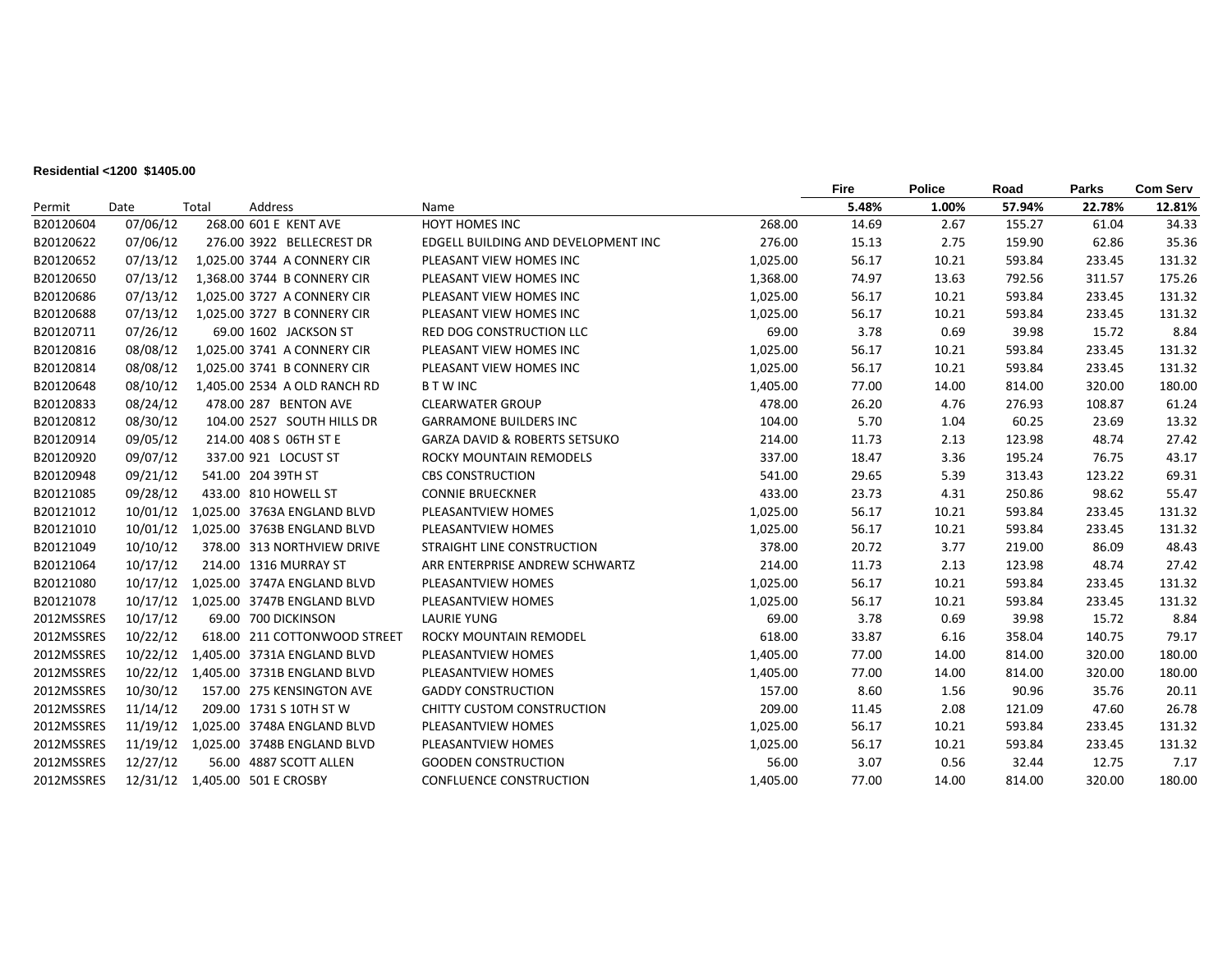|            |          |       |                             |                                         |           | <b>Fire</b> | <b>Police</b> | Road      | <b>Parks</b> | <b>Com Serv</b> |
|------------|----------|-------|-----------------------------|-----------------------------------------|-----------|-------------|---------------|-----------|--------------|-----------------|
| Permit     | Date     | Total | Address                     | Name                                    |           | 5.48%       | 1.00%         | 57.94%    | 22.78%       | 12.81%          |
| 2012MSSRES | 01/04/13 |       | 1,405.00 875 RIVER PLACE    | <b>EDGELL BLDG</b>                      | 1,405.00  | 77.00       | 14.00         | 814.00    | 320.00       | 180.00          |
| 2012MSSRES | 01/09/13 |       | 25.00 3020 MARTINWOOD ROAD  | <b>MANNIX CONSTRUCTION</b>              | 25.00     | 1.37        | 0.25          | 14.48     | 5.69         | 3.20            |
| 2012MSSRES | 01/30/13 |       | 277.00 1212 KEMP STREET     | <b>FST CONSTRUCTION</b>                 | 277.00    | 15.18       | 2.76          | 160.48    | 63.09        | 35.49           |
| 2012MSSRES | 02/13/13 |       | 1,025.00 3760A ENGLAND BLVD | PLEASANTVIEW HOMES                      | 1,025.00  | 56.17       | 10.21         | 593.84    | 233.45       | 131.32          |
| 2012MSSRES | 02/13/13 |       | 1,025.00 3760B ENGLAND BLVD | PLEASANTVIEW HOMES                      | 1,025.00  | 56.17       | 10.21         | 593.84    | 233.45       | 131.32          |
| 2012MSSRES | 03/11/13 |       | 1,025.00 3732B ENGLAND BLVD | PLEASANTVIEW HOMES                      | 1,025.00  | 56.17       | 10.21         | 593.84    | 233.45       | 131.32          |
| 2013MSSRES | 03/26/13 |       | 522.00 705 PLYMOUTH STREET  | <b>CONFLUENCE CONSTRUCTION</b>          | 522.00    | 28.61       | 5.20          | 302.43    | 118.89       | 66.88           |
| 2013MSSRES | 03/26/13 |       | 33.00 130 ARROWHEAD DRIVE   | NICHOLAS SALMON                         | 33.00     | 1.81        | 0.33          | 19.12     | 7.52         | 4.23            |
| 2013MSSRES | 03/27/13 |       | 306.00 621 LONGSTAFF ST     | <b>FINE LINE DESIGN &amp; CARPENTRY</b> | 306.00    | 16.77       | 3.05          | 177.28    | 69.69        | 39.20           |
| 2013MSSRES | 04/03/13 |       | 405.00 242 S 4TH ST W       | SEDMAN'S HOME                           | 405.00    | 22.20       | 4.04          | 234.64    | 92.24        | 51.89           |
| 2013MSSRES | 04/15/13 |       | 1,405.00 2580 FREEDOM LOOP  | STOCKYARD ROAD INVESTORS                | 1,405.00  | 77.00       | 14.00         | 814.00    | 320.00       | 180.00          |
| 2013MSSRES | 04/15/13 |       | 1,405.00 2584 FREEDOM LOOP  | STOCKYARD ROAD INVESTORS                | 1,405.00  | 77.00       | 14.00         | 814.00    | 320.00       | 180.00          |
| 2013MSSRES | 04/15/13 |       | 1.405.00 2576 FREEDOM LOOP  | STOCKYARD ROAD INVESTORS                | 1,405.00  | 77.00       | 14.00         | 814.00    | 320.00       | 180.00          |
| B20121008  | 04/16/13 |       | 1,025.00 3777A ENGLAND BLVD | PLEASANTVIEW HOMES                      | 1,025.00  | 56.17       | 10.21         | 593.84    | 233.45       | 131.32          |
| 2013MSSRES | 05/01/13 |       | 296.00 126 S GRANT STREET   | <b>REINEKING CONSTRUCTION</b>           | 296.00    | 16.22       | 2.95          | 171.49    | 67.42        | 37.92           |
| 2013MSSRES | 05/14/13 |       | 25.00 445 HASTINGS          | <b>GARRAMORE BUILDERS</b>               | 25.00     | 1.37        | 0.25          | 14.48     | 5.69         | 3.20            |
| 2013MSSRES | 05/29/13 |       | 2,052.00 4231 MUGGLE LANE   | <b>EDGELL BLDG</b>                      | 2,052.00  | 112.46      | 20.45         | 1188.85   | 467.36       | 262.89          |
| 2013MSSRES | 06/04/13 |       | 261.00 1564 FOX FIELD DR    | JOHN LUND & KARIN FODNESS               | 261.00    | 14.30       | 2.60          | 151.21    | 59.44        | 33.44           |
| 2013MSSRES | 06/04/13 |       | 25.00 408 BEN HOGAN DRIVE   | <b>JASON LONSKI</b>                     | 25.00     | 1.37        | 0.25          | 14.48     | 5.69         | 3.20            |
| 2013MSSSWI | 06/04/13 |       | 1,405.00 521 COLORADO       | <b>ROSS PETERSON</b>                    | 1,405.00  | 77.00       | 14.00         | 814.00    | 320.00       | 180.00          |
| 2013MSSRES | 06/05/13 |       | 312.00 529 W KENT           | <b>LOKEN BUILDERS</b>                   | 312.00    | 17.10       | 3.11          | 180.76    | 71.06        | 39.97           |
| 2013MSSRES | 06/06/13 |       | 164.00 888 EDITH STREET     | <b>STAN LUITHLE</b>                     | 164.00    | 8.99        | 1.63          | 95.01     | 37.35        | 21.01           |
| 2013MSSRES | 06/07/13 |       | 269.00 430 BENTON AVE       | <b>GLEN &amp; PATTY WELCH</b>           | 269.00    | 14.74       | 2.68          | 155.85    | 61.27        | 34.46           |
| 2013MSSRES | 06/24/13 |       | 40.00 221 W SUSSEX AVE      | <b>AYERS CONSTRUCTION</b>               | 40.00     | 2.19        | 0.40          | 23.17     | 9.11         | 5.12            |
| 2013MSSRES | 06/25/13 |       | 205.00 212 BLACK PINE TRAIL | HUFF CONSTRUCTION                       | 205.00    | 11.23       | 2.04          | 118.77    | 46.69        | 26.26           |
| 2013MSSRES | 06/28/13 |       | 58.00 1906 36TH STREET      | DETAIL FLOORING & CARPENTRY             | 58.00     | 3.18        | 0.58          | 33.60     | 13.21        | 7.43            |
|            |          |       |                             |                                         | 39.084.00 | 2.141.97    | 389.45        | 22,643.68 | 8,901.69     | 5,007.20        |

**Residential <1200 \$1405.00 Continued**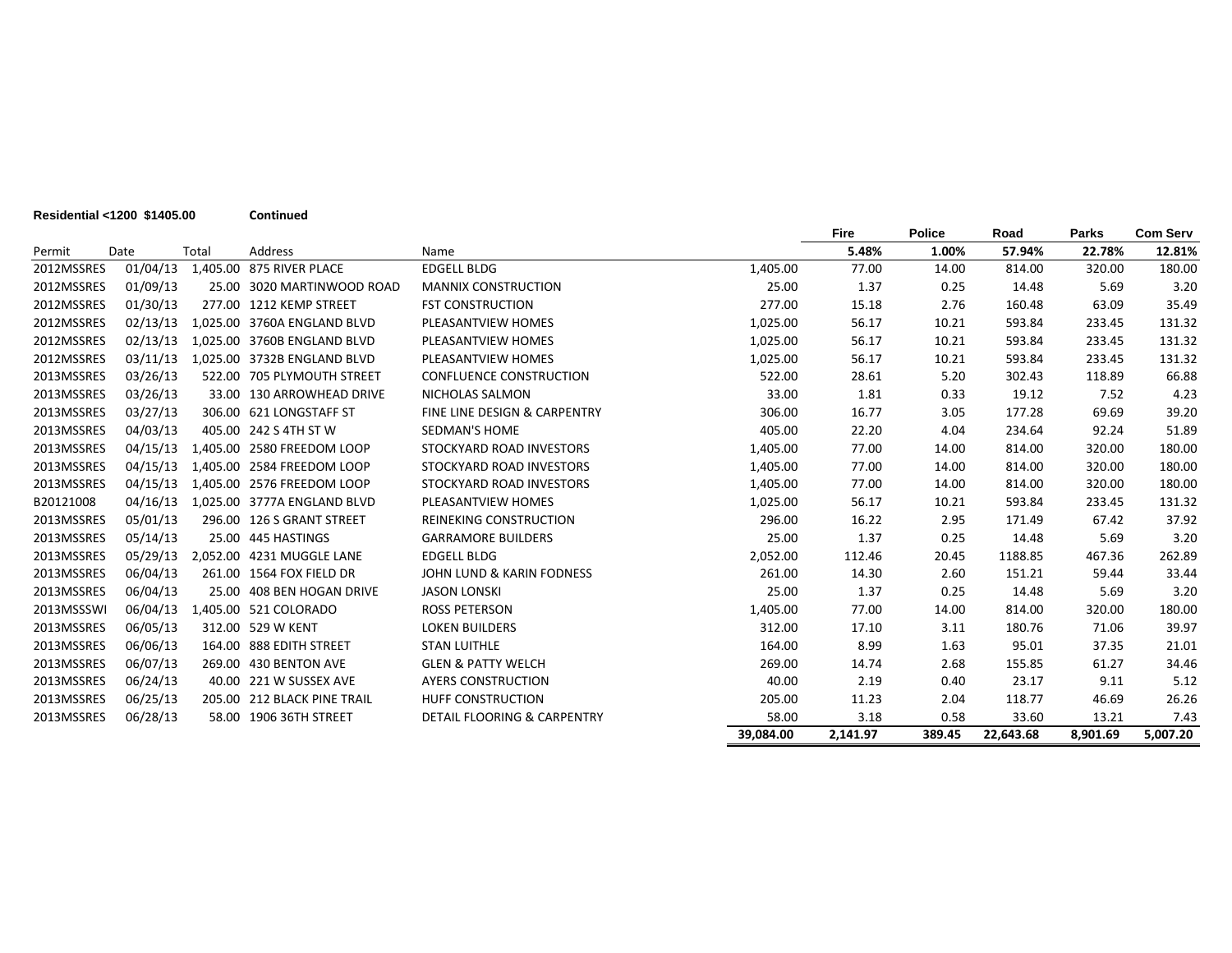#### **Residential 1200-1299 \$1561.00**

|                 |          |       |                              |                            |          | <b>Fire</b> | <b>Police</b> | Road     | <b>Parks</b> | <b>Com Serv</b> |
|-----------------|----------|-------|------------------------------|----------------------------|----------|-------------|---------------|----------|--------------|-----------------|
| Permit          | Date     | Total | Address                      | Name                       | Total    | 5.25%       | 0.96%         | 55.80%   | 24.34%       | 13.65%          |
| B20120798       | 08/10/12 |       | 1,561.00 2540 B OLD RANCH RD | <b>BTWINC</b>              | 1,561.00 | 81.95       | 14.99         | 871.04   | 379.95       | 213.08          |
| 2012MSSRES00179 | 12/03/12 |       | 2.156.00 1679 SHINDIG DRIVE  | JARED LANGLEY CONSTRUCTION | 2,156.00 | 113.19      | 20.70         | 1203.05  | 524.77       | 294.29          |
| 2012MSSRES00262 | 03/11/13 |       | 1.181.00 3732A ENGLAND BLVD  | PLEASANTVIEW HOMES         | 1,181.00 | 62.00       | 11.34         | 659.00   | 287.46       | 161.21          |
| 2013MSSRES00109 | 04/15/13 |       | 1.561.00 2515B GRANARY ROAD  | STOCKYARD ROAD INVESTORS   | 1,561.00 | 81.95       | 14.99         | 871.04   | 379.95       | 213.08          |
| 2013MSSRES00356 | 06/14/13 |       | 1.561.00 2503 B GRANARY WAY  | STOCKYARD ROAD INVESTORS   | 1,561.00 | 81.95       | 14.99         | 871.04   | 379.95       | 213.08          |
|                 |          |       |                              |                            | 8.020.00 | 421.05      | 76.99         | 4.475.16 | L.952.07     | 1.094.73        |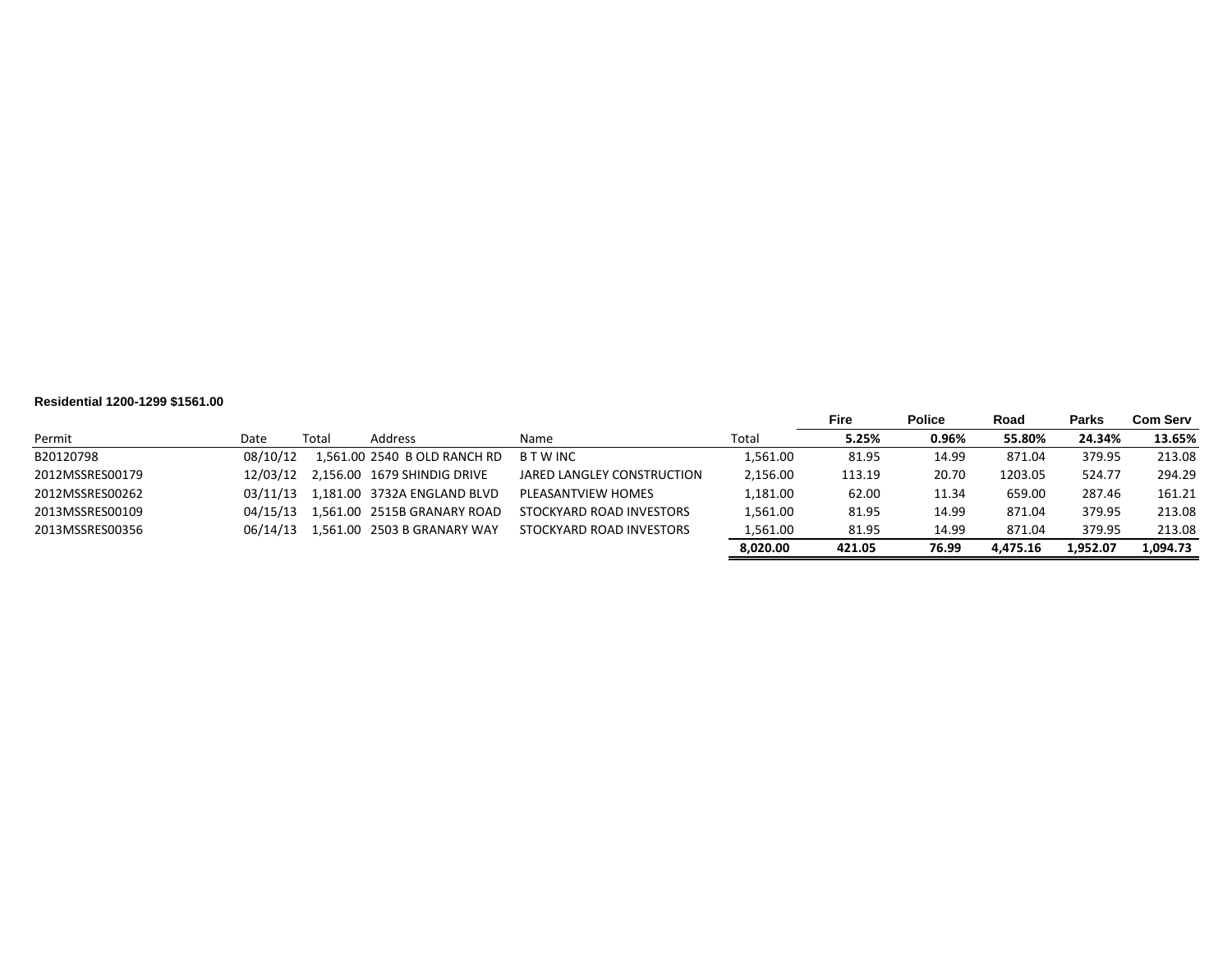#### **Residential 1300-1399 \$1619.00**

|                 |          |       |                                |                                |           | Fire     | <b>Police</b> | Road      | Parks    | <b>Com Serv</b> |
|-----------------|----------|-------|--------------------------------|--------------------------------|-----------|----------|---------------|-----------|----------|-----------------|
| Permit          | Date     | Total | <b>Address</b>                 | Name                           | Total     | 5.37%    | 0.99%         | 57.01%    | 23.47%   | 13.16%          |
| B20120643       | 07/13/12 |       | 1,619.00 4227 CONCORD DR       | PLEASANT VIEW HOMES INC        | 1,619.00  | 86.94    | 16.03         | 922.99    | 379.98   | 213.06          |
| B20120644       | 07/13/12 |       | 1.619.00 4235 CONCORD DR       | PLEASANT VIEW HOMES INC        | 1,619.00  | 86.94    | 16.03         | 922.99    | 379.98   | 213.06          |
| EXC120606       | 08/02/12 |       | 1.619.00 8923 SNAPDRAGON DR    | WALDO WILLIAMS DEVELOPMENT LLP | 1,619.00  | 86.94    | 16.03         | 922.99    | 379.98   | 213.06          |
| EXC120607       | 08/02/12 |       | 1.619.00 8929 SNAPDRAGON DR    | WALDO WILLIAMS DEVELOPMENT LLP | 1,619.00  | 86.94    | 16.03         | 922.99    | 379.98   | 213.06          |
| EXC120609       | 08/02/12 |       | 1.619.00 8956 SNAPDRAGON DR    | WALDO WILLIAMS DEVELOPMENT LLP | 1,619.00  | 86.94    | 16.03         | 922.99    | 379.98   | 213.06          |
| EXC120610       | 08/02/12 |       | 1.619.00 8964 SNAPDRAGON DR    | WALDO WILLIAMS DEVELOPMENT LLP | 1,619.00  | 86.94    | 16.03         | 922.99    | 379.98   | 213.06          |
| B20120799       | 08/10/12 |       | 1.619.00 2540 A OLD RANCH RD   | <b>B T W INC</b>               | 1,619.00  | 86.94    | 16.03         | 922.99    | 379.98   | 213.06          |
| 2012MSSRES00137 | 10/22/12 |       | 1.619.00 2340 RIVERSTONE DRIVE | EDGELL BLDG                    | 1,619.00  | 86.94    | 16.03         | 922.99    | 379.98   | 213.06          |
| 2013MSSRES00106 | 04/15/13 |       | 1.619.00 2509A GRANARY ROAD    | STOCKYARD ROAD INVESTORS       | 1,619.00  | 86.94    | 16.03         | 922.99    | 379.98   | 213.06          |
| 2013MSSRES00113 | 04/15/13 |       | 1.619.00 2572 FREEDOM LOOP     | STOCKYARD ROAD INVESTORS       | 1,619.00  | 86.94    | 16.03         | 922.99    | 379.98   | 213.06          |
| B20121006       | 04/16/13 |       | 1.239.00 3777B ENGLAND BLVD    | PLEASANTVIEW HOMES             | 1,239.00  | 66.53    | 12.27         | 706.35    | 290.79   | 163.05          |
| 2013MSSRES00161 | 04/23/13 |       | 1.619.00 2320 RIVERSTONE DRIVE | EDGELL BLDG                    | 1,619.00  | 86.94    | 16.03         | 922.99    | 379.98   | 213.06          |
| 2013MSSRES00240 | 05/15/13 |       | 1,619.00 880 RIVER PLACE       | EDGELL BLDG                    | 1,619.00  | 86.94    | 16.03         | 922.99    | 379.98   | 213.06          |
| 2013MSSRES00113 | 05/16/13 |       | 673.00 2572 FREEDOM LOOP       | STOCKYARD ROAD INVESTORS       | 673.00    | 36.14    | 6.66          | 383.68    | 157.95   | 88.57           |
|                 |          |       |                                |                                | 21.340.00 | 1.145.96 | 211.27        | 12.165.93 | 5.008.50 | 2,808.34        |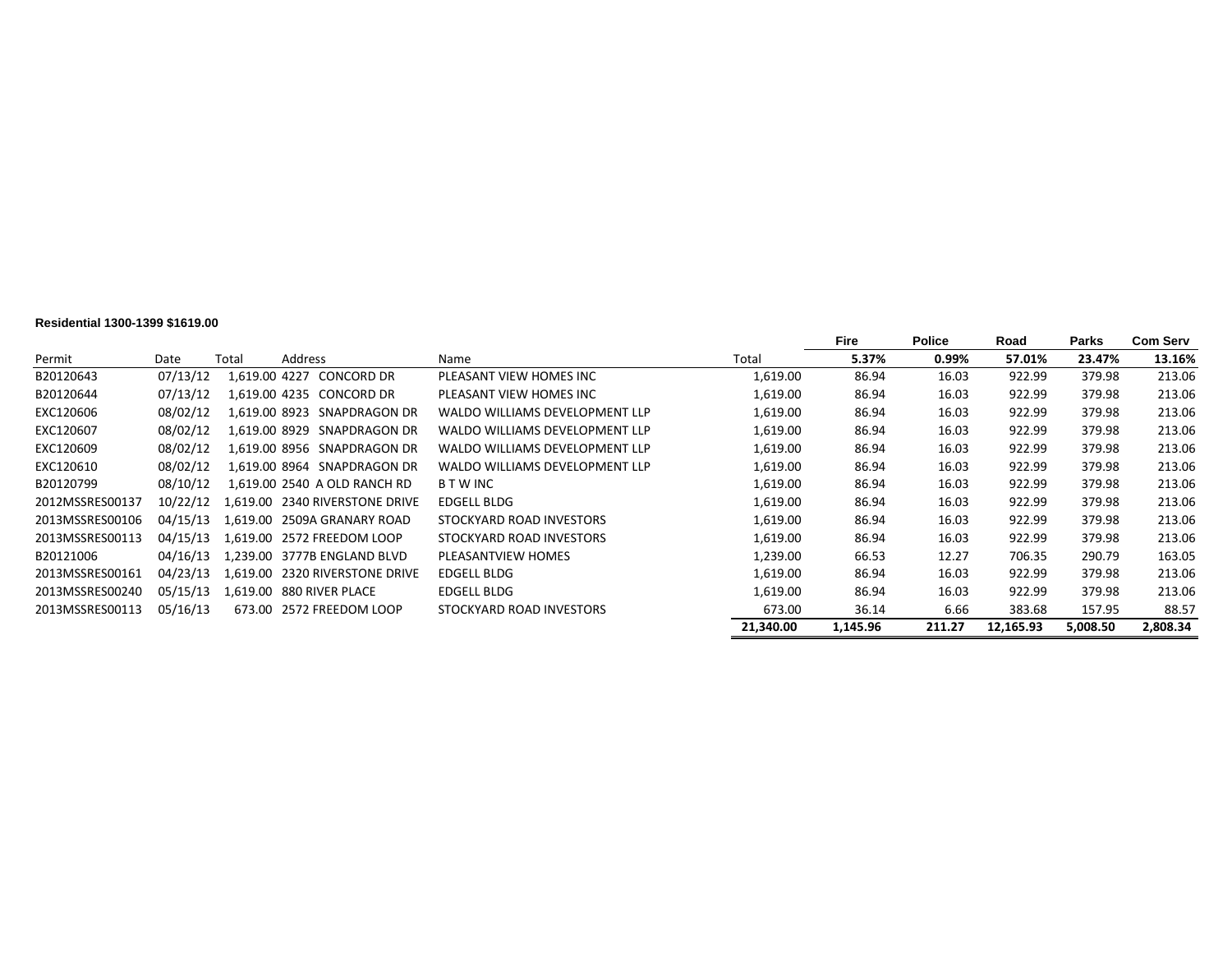#### **Residential 1400-1499 \$1674.00**

|                 |          |       |                                    |                                    |          | Fire   | <b>Police</b> | Road     | <b>Parks</b> | <b>Com Serv</b> |
|-----------------|----------|-------|------------------------------------|------------------------------------|----------|--------|---------------|----------|--------------|-----------------|
| Permit          | Date     | Total | Address                            | Name                               | Total    | 5.50%  | 1.02%         | 58.06%   | 22.70%       | 12.72%          |
| EXC120608       | 08/02/12 |       | 1,674.00 8978 SNAPDRAGON DR        | WALDO WILLIAMS DEVELOPMENT LLP     | 1,674.00 | 92.07  | 17.07         | 971.92   | 380.00       | 212.93          |
| B20120649       | 08/10/12 |       | 1,674.00 2534 B OLD RANCH RD       | <b>B T W INC</b>                   | 1.674.00 | 92.07  | 17.07         | 971.92   | 380.00       | 212.93          |
| B20120930       |          |       | 10/01/12  1.674.00  6624 W KIKI CT | <b>GARRICK GROVER CONSTRUCTION</b> | 1,674.00 | 92.07  | 17.07         | 971.92   | 380.00       | 212.93          |
| 2013MSSRES00107 | 04/15/13 |       | 1.674.00 2509B GRANARY ROAD        | STOCKYARD ROAD INVESTORS           | 1.674.00 | 92.07  | 17.07         | 971.92   | 380.00       | 212.93          |
|                 |          |       |                                    |                                    | 6.696.00 | 368.28 | 68.30         | 3.887.70 | 1.519.99     | 851.73          |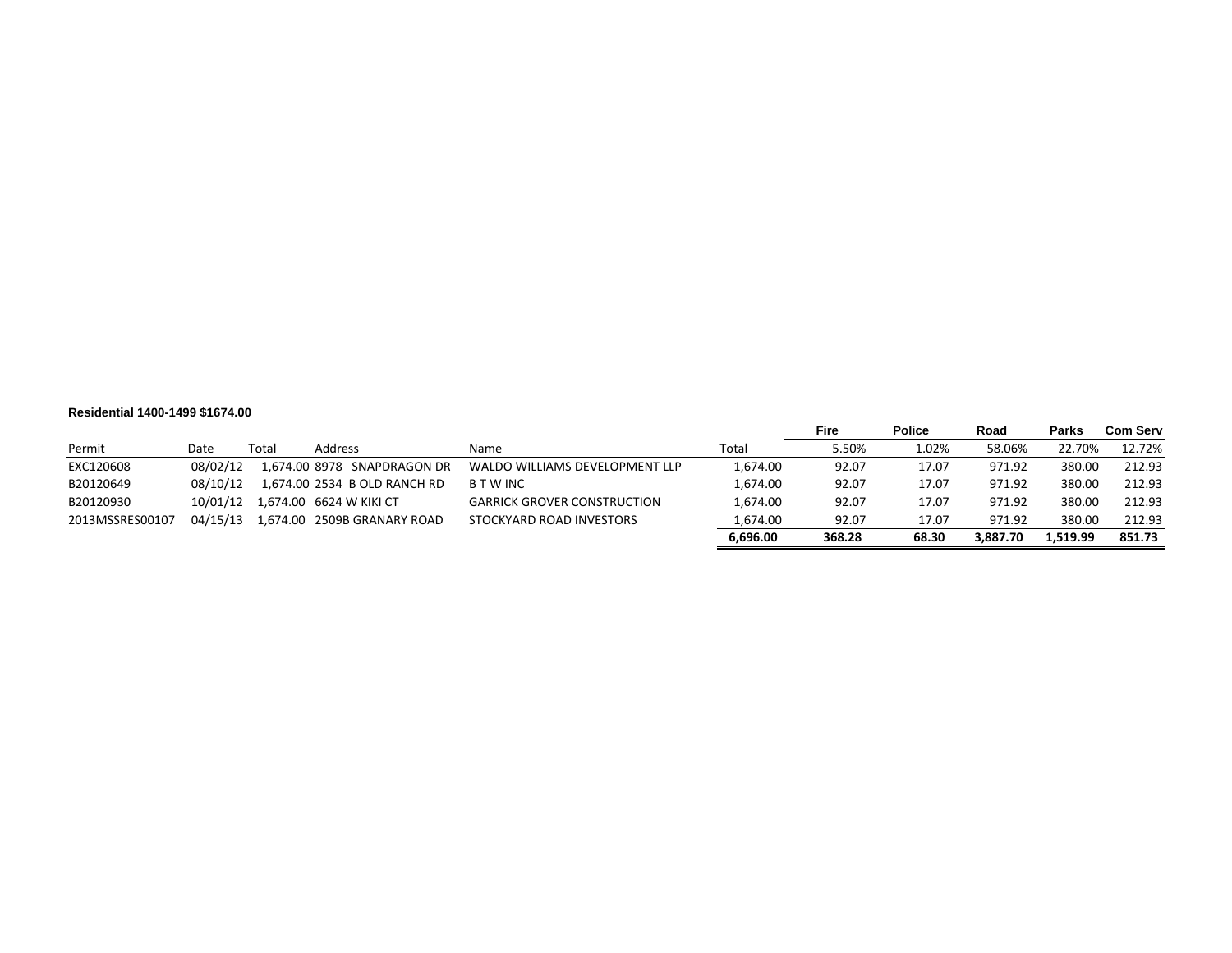#### **Residential 1500-1599 \$1790.00**

|                 |          |       |                              |                                |           | Fire   | <b>Police</b> | Road     | Parks    | <b>Com Serv</b> |
|-----------------|----------|-------|------------------------------|--------------------------------|-----------|--------|---------------|----------|----------|-----------------|
| Permit          | Date     | Total | Address                      | Name                           | Total     | 5.36%  | 0.95%         | 56.81%   | 23.58%   | 13.30%          |
| B20121069       | 10/12/12 |       | 1.790.00 650 PRESTON ST      | <b>MOSTAD CONSTRUCTION</b>     | 1,790.00  | 95.94  | 17.01         | 1016.90  | 422.08   | 238.07          |
| B20120640       | 10/25/12 |       | 790.00 2111 KENSINGTON AVE   | ARR ENTERPRISE ANDREW SCHWARTZ | 1,790.00  | 95.94  | 17.01         | 1016.90  | 422.08   | 238.07          |
| B20120641       | 10/25/12 |       | 1.790.00 2115 KENSINGTON AVE | ARR ENTERPRISE ANDREW SCHWARTZ | 1,790.00  | 95.94  | 17.01         | 1016.90  | 422.08   | 238.07          |
| B20120642       | 10/25/12 |       | 1.790.00 2117 KENSINGTON AVE | ARR ENTERPRISE ANDREW SCHWARTZ | 1,790.00  | 95.94  | 17.01         | 1016.90  | 422.08   | 238.07          |
| 2013MSSRES00087 | 03/13/13 |       | 1.790.00 725 HOWELL STREET   | SILVERFERN INC                 | 1,790.00  | 95.94  | 17.01         | 1016.90  | 422.08   | 238.07          |
| 2013MSSRES00108 | 04/15/13 |       | 1.790.00 2515A GRANARY ROAD  | STOCKYARD ROAD INVESTORS       | 1,790.00  | 95.94  | 17.01         | 1016.90  | 422.08   | 238.07          |
| 2013MSSRES00355 | 06/14/13 |       | L.844.00 2503 A GRANARY WAY  | STOCKYARD ROAD INVESTORS       | 1.844.00  | 98.84  | 17.52         | 1047.58  | 434.82   | 245.25          |
|                 |          |       |                              |                                | 12.584.00 | 674.50 | 119.55        | 7.148.97 | 2.967.31 | 1,673.67        |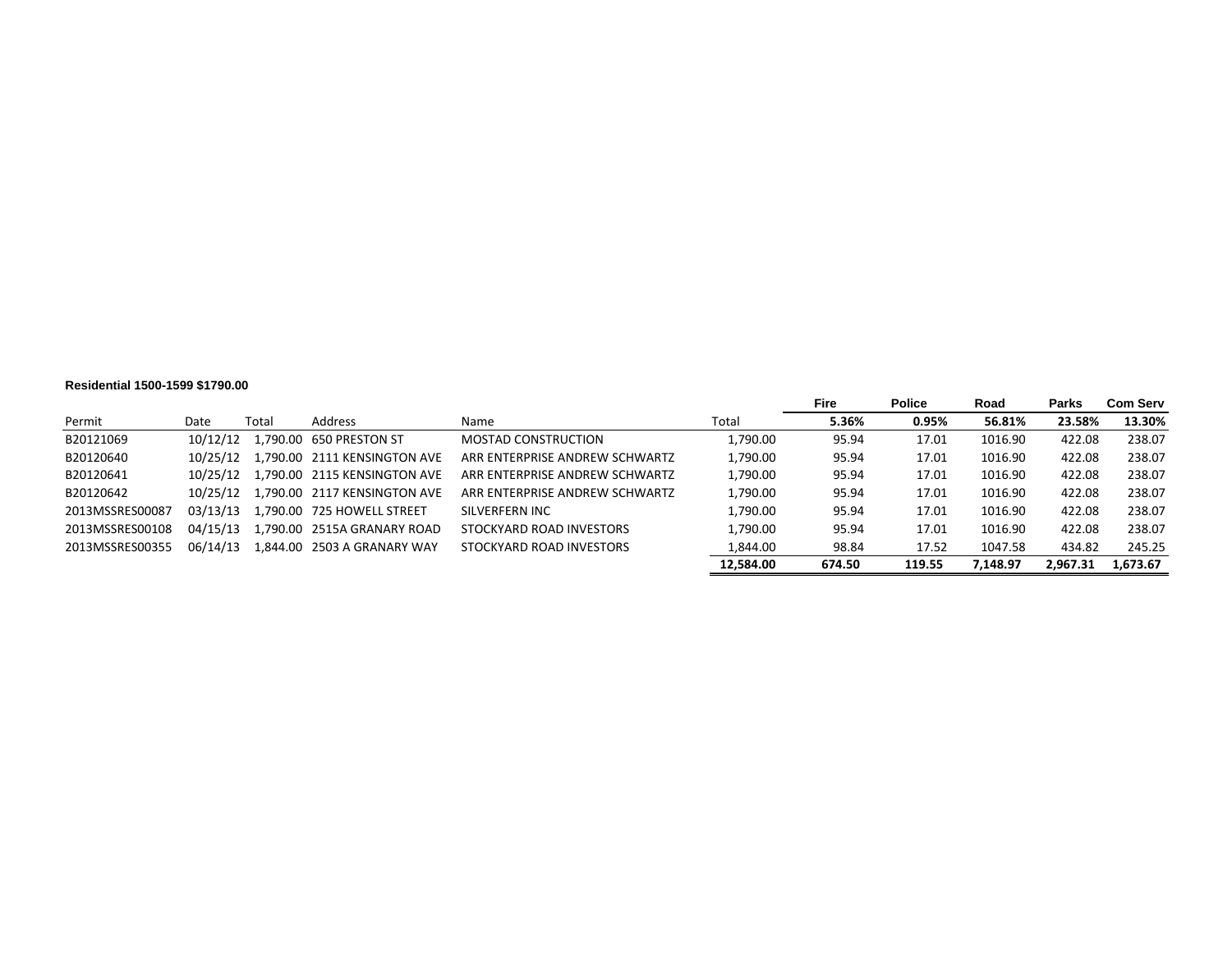#### **Residential 1600-1699 \$1838.00**

|                 |          |          |                            |                            |           | Fire   | <b>Police</b> | Road     | <b>Parks</b> | <b>Com Serv</b> |
|-----------------|----------|----------|----------------------------|----------------------------|-----------|--------|---------------|----------|--------------|-----------------|
| Permit          | Date     | Total    | Address                    | Name                       | Total     | 5.44%  | 0.98%         | 57.67%   | 22.96%       | 12.95%          |
| B20120594       | 07/03/12 |          | 1.838.00 618 PRESTON ST    | MOSTAD CONSTRUCTION INC    | 1,838.00  | 99.99  | 18.01         | 1059.97  | 422.00       | 238.02          |
| B20120606       | 07/09/12 |          | 1,838.00 617 PRESTON ST    | <b>BTWINC</b>              | 1,838.00  | 99.99  | 18.01         | 1059.97  | 422.00       | 238.02          |
| B20120992       | 09/28/12 |          | 1.838.00 721 HOWELL ST     | SILVERFERN INC             | 1,838.00  | 99.99  | 18.01         | 1059.97  | 422.00       | 238.02          |
| 2012MSSSWR00072 | 10/26/12 |          | 1,838.00 863 CHEYENNA LANE | <b>KEVIN BASOLO</b>        | 1,838.00  | 99.99  | 18.01         | 1059.97  | 422.00       | 238.02          |
| 2012MSSRES00331 | 12/11/12 |          |                            | STRAIGHT LINE CONSTRUCTION | 1,838.00  | 99.99  | 18.01         | 1059.97  | 422.00       | 238.02          |
| 2012MSSRES00389 | 01/14/13 |          | 1,838.00 2732 JUNEAU CT    | EDGELL BLDG                | 1,838.00  | 99.99  | 18.01         | 1059.97  | 422.00       | 238.02          |
| 2013MSSRES00365 | 06/11/13 | L.838.00 | 4810 JEFF DRIVE            | DKG PROPERTIES LLC         | 1.838.00  | 99.99  | 18.01         | 1059.97  | 422.00       | 238.02          |
| 2013MSSRES00439 | 06/28/13 |          |                            | <b>MOSTAD CONSTRUCTION</b> | 1,838.00  | 99.99  | 18.01         | 1059.97  | 422.00       | 238.02          |
|                 |          |          |                            |                            | 14,704.00 | 799.90 | 144.10        | 8,479.80 | 3.376.04     | 1,904.17        |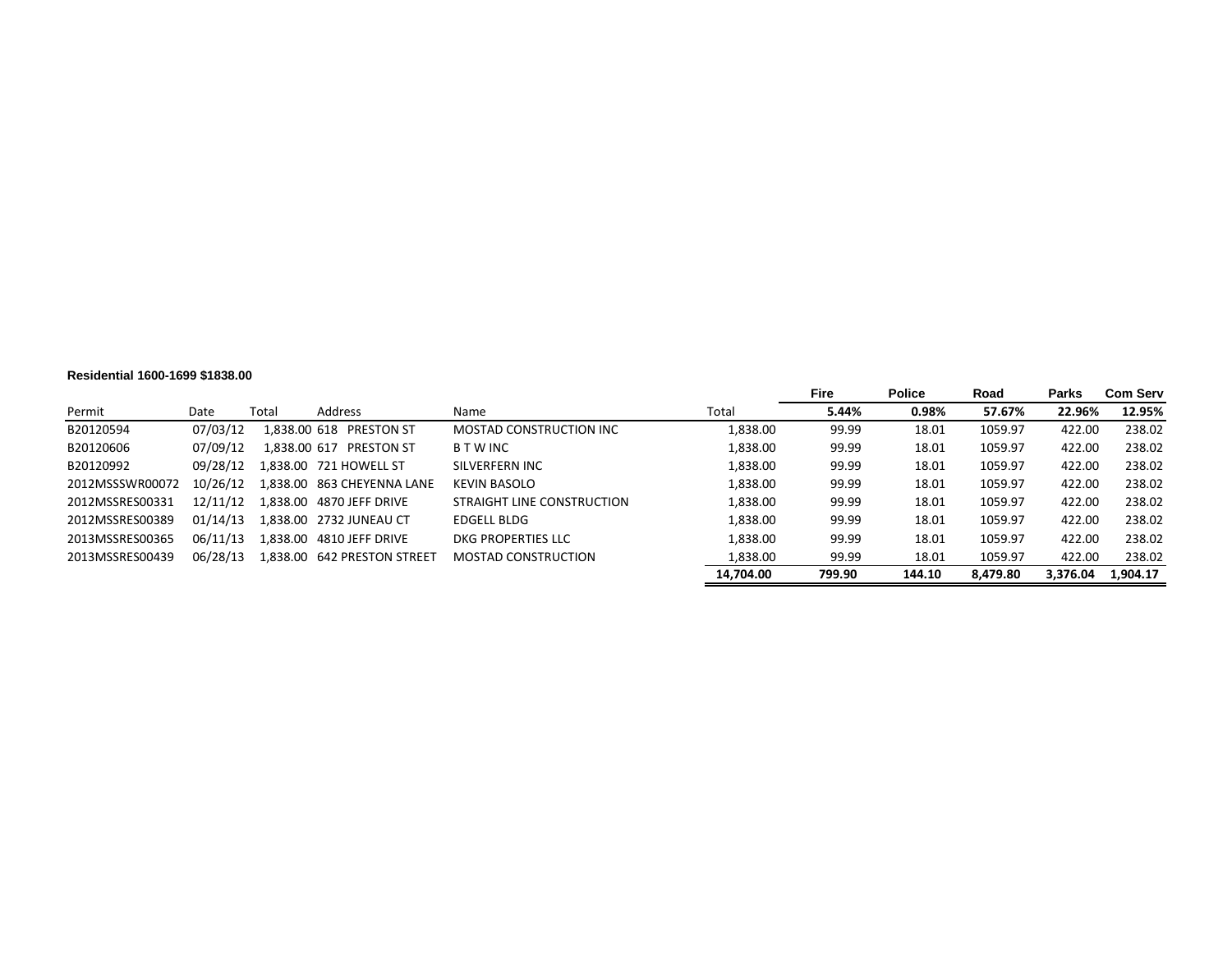#### **Residential 1700-1799 \$1883.00**

|                 |          |       |                             |                          |          | <b>Fire</b> | <b>Police</b> | Road     | <b>Parks</b> | Com Serv |
|-----------------|----------|-------|-----------------------------|--------------------------|----------|-------------|---------------|----------|--------------|----------|
| Permit          | Date     | Total | Address                     | Name                     | Total    | 5.52%       | 1.01%         | 58.42%   | 22.41%       | 12.64%   |
| 2012MSSRES00228 | 11/01/12 |       | 1.883.00 729 HOWELL STREET  | <b>BARDS BUILDERS</b>    | 1,883.00 | 103.94      | 19.02         | 1100.05  | 421.98       | 238.01   |
| 2013MSSRES00016 | 02/06/13 |       | 1.883.00 664 PRESTON STREET | MOSTAD CONSTRUCTION      | .883.00  | 103.94      | 19.02         | 1100.05  | 421.98       | 238.01   |
| 2013MSSRES00104 | 04/15/13 |       | 1.883.00 2533 GRANARY ROAD  | STOCKYARD ROAD INVESTORS | .883.00  | 103.94      | 19.02         | 1100.05  | 421.98       | 238.01   |
| 2013MSSRES00105 | 04/15/13 |       | 1,883.00 2539 GRANARY ROAD  | STOCKYARD ROAD INVESTORS | .883.00  | 103.94      | 19.02         | 1100.05  | 421.98       | 238.01   |
| 2013MSSRES00262 | 05/16/13 |       | 1,883.00 5030 JEFF DRIVE    | BTW INC                  | .883.00  | 103.94      | 19.02         | 1100.05  | 421.98       | 238.01   |
|                 |          |       |                             |                          | 9.415.00 | 519.71      | 95.09         | 5.500.24 | 2.109.90     | 1.190.06 |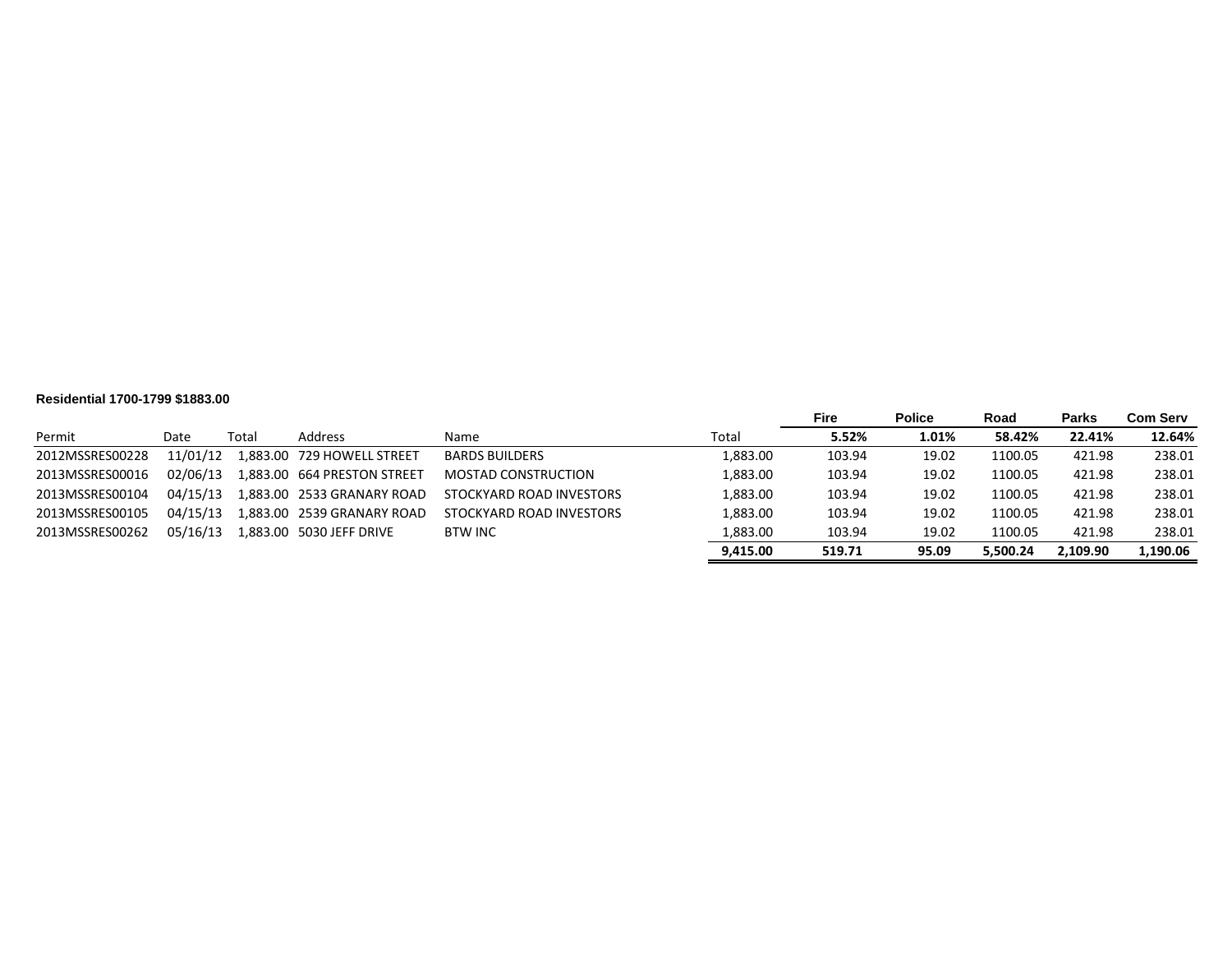#### **Residential 1800-1899 \$1925.00**

|                 |          |               |                                |                            |           | Fire   | <b>Police</b> | Road      | <b>Parks</b> | <b>Com Serv</b> |
|-----------------|----------|---------------|--------------------------------|----------------------------|-----------|--------|---------------|-----------|--------------|-----------------|
| Permit          | Date     | Total         | Address                        | Name                       | Total     | 5.61%  | 0.99%         | 59.12%    | 21.92%       | 12.36%          |
| B20121000       | 09/14/12 | 1.925.00 1111 | SHAKESPEARE ST                 | ABRAHAMSON MICHAEL & HELEN | 1.925.00  | 107.99 | 19.06         | 1138.06   | 421.96       | 237.93          |
| 2012MSSRES00115 | 10/09/12 |               | 1.925.00 768 ANGLER'S BEND WAY | SAPPHIRE CONSTRUCTION      | 1.925.00  | 107.99 | 19.06         | 1138.06   | 421.96       | 237.93          |
| 2013MSSRES00040 | 02/20/13 |               | 1.925.00 4245 MUGGLE LANE      | <b>EDGELL BLDG</b>         | 1,925.00  | 107.99 | 19.06         | 1138.06   | 421.96       | 237.93          |
| 2013MSSRES00091 | 03/20/13 |               | 1.925.00 4207A DEVERAUX PLACE  | EDGELL BLDG                | 1,925.00  | 107.99 | 19.06         | 1138.06   | 421.96       | 237.93          |
| 2013MSSRES00093 | 03/20/13 |               | 1.925.00 4207B DEVERAUX PLACE  | <b>EDGELL BLDG</b>         | 1.925.00  | 107.99 | 19.06         | 1138.06   | 421.96       | 237.93          |
| 2013MSSRES00221 | 05/16/13 |               | 1.925.00 4226 HERMIONE LANE    | <b>EDGELL BLDG</b>         | 1.925.00  | 107.99 | 19.06         | 1138.06   | 421.96       | 237.93          |
| 2013MSSRES00304 | 05/22/13 |               | 1.925.00 4249 MUGGLE LANE      | <b>EDGELL BLDG</b>         | 1.925.00  | 107.99 | 19.06         | 1138.06   | 421.96       | 237.93          |
| 2013MSSRES00280 | 05/29/13 |               | 1.925.00 4236 DEVERAUX PLACE   | EDGELL BLDG                | 1.925.00  | 107.99 | 19.06         | 1138.06   | 421.96       | 237.93          |
| 2013MSSRES00319 | 06/07/13 |               | 1,925.00 5050 JEFF DRIVE       | <b>MCELMURRY HOMES</b>     | 1,925.00  | 107.99 | 19.06         | 1138.06   | 421.96       | 237.93          |
|                 |          |               |                                |                            | 17.325.00 | 971.93 | 171.52        | 10.242.54 | 3,797.64     | 2.141.37        |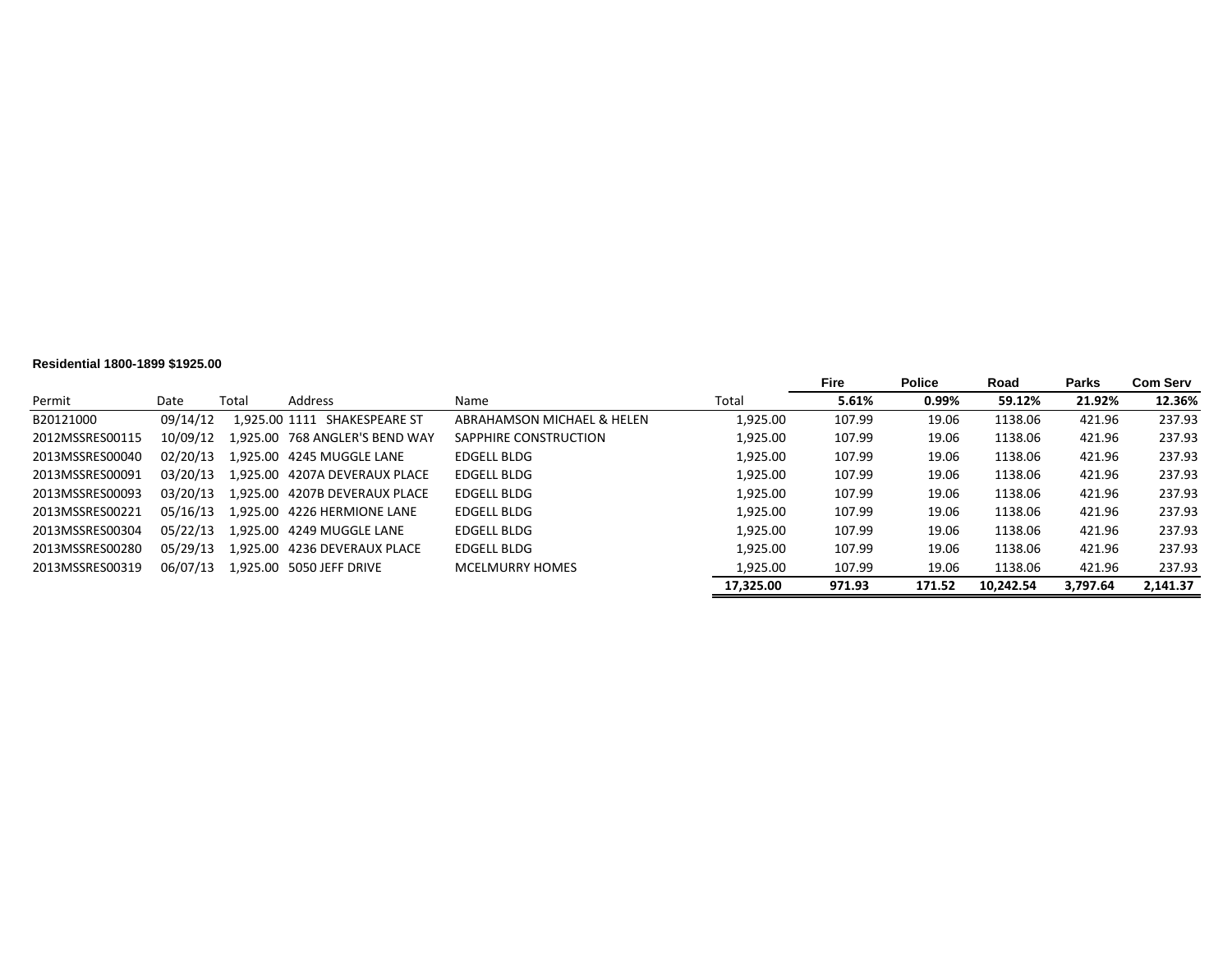#### **Residential 1900-1999 \$1965.00**

|                 |          |       |                             |                              |          | Fire   | <b>Police</b> | Road     | <b>Parks</b> | <b>Com Serv</b> |
|-----------------|----------|-------|-----------------------------|------------------------------|----------|--------|---------------|----------|--------------|-----------------|
| Permit          | Date     | Total | Address                     | Name                         | Total    | 5.65%  | 1.02%         | 59.75%   | 21.48%       | 12.10%          |
| 2012MSSRES00136 | 10/19/12 |       | 1,965.00 1718 SHINDIG DRIVE | <b>MOUNTAIN CONSTRUCTION</b> | 1,965.00 | 111.02 | 20.04         | 1174.09  | 422.08       | 237.77          |
| 2012MSSRES00374 | 01/04/13 |       |                             | EDGELL BLDG                  | 1.965.00 | 111.02 | 20.04         | 1174.09  | 422.08       | 237.77          |
| 2012MSSRES00205 | 01/28/13 |       |                             | BEAUCHAMP CONSTRUCTION       | 1,965.00 | 111.02 | 20.04         | 1174.09  | 422.08       | 237.77          |
|                 |          |       |                             |                              | 5.895.00 | 333.07 | 60.13         | 3.522.26 | 1.266.25     | 713.30          |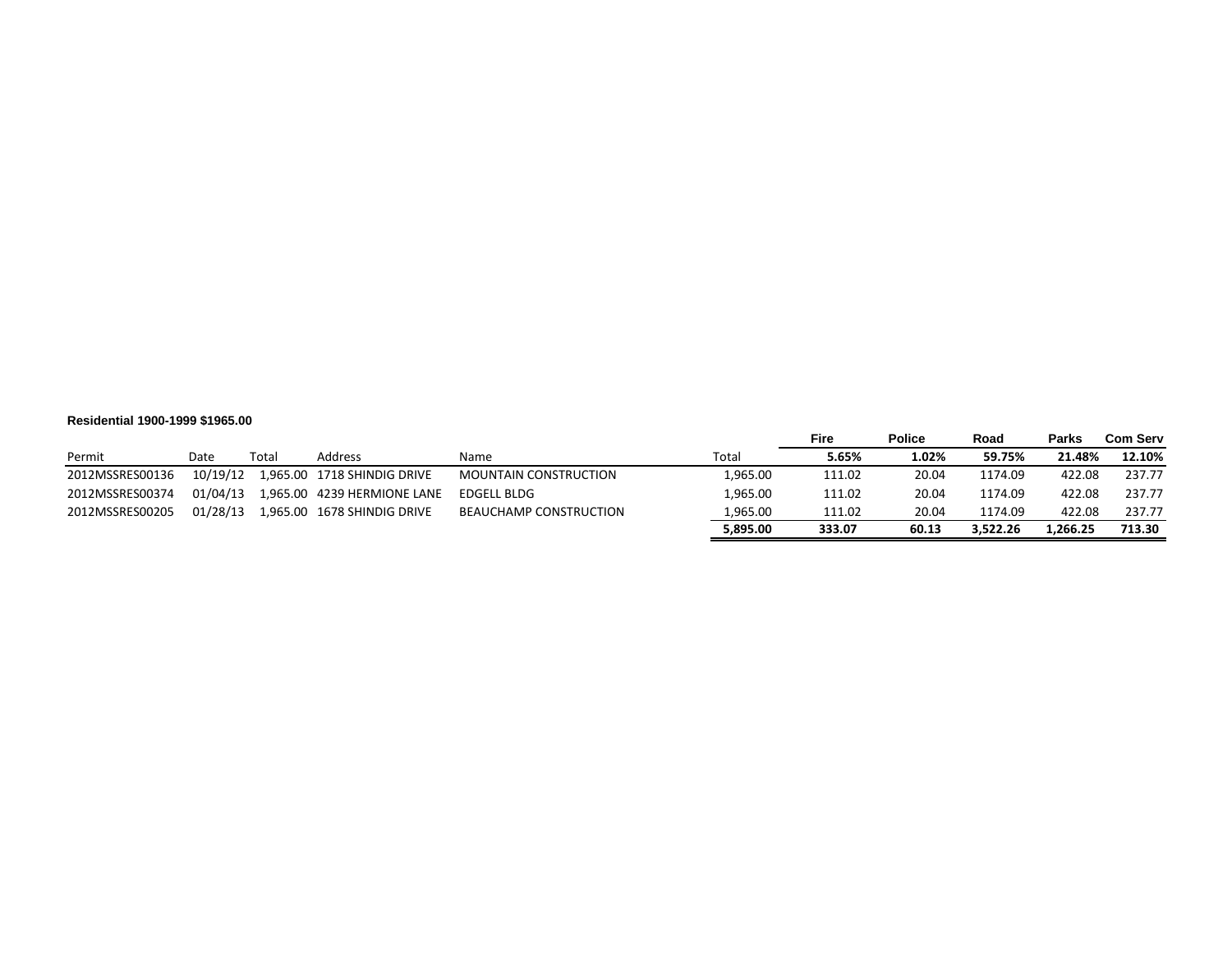#### **Residential 2000-2099 \$2052.00**

|                 |          |       |                                 |                                     |           | <b>Fire</b> | <b>Police</b> | Road      | Parks    | <b>Com Serv</b> |
|-----------------|----------|-------|---------------------------------|-------------------------------------|-----------|-------------|---------------|-----------|----------|-----------------|
| Permit          | Date     | Total | Address                         | Name                                | Total     | 5.56%       | 1.02%         | 58.91%    | 22.08%   | 12.43%          |
| B20120694       | 07/26/12 |       | 2.052.00 4226 DEVERAUX PL       | EDGELL BUILDING AND DEVELOPMENT INC | 2,052.00  | 114.09      | 20.93         | 1208.83   | 453.08   | 255.06          |
| B20120885       | 08/27/12 |       | 2,052.00 224 MANSION HEIGHTS DR | <b>EMMETT AULT CONSTRUCTION</b>     | 2,052.00  | 114.09      | 20.93         | 1208.83   | 453.08   | 255.06          |
| 2012MSSRES00101 | 10/12/12 |       | 2.052.00 4202 DEVERAUX PLACE    | EDGELL BLDG                         | 2,052.00  | 114.09      | 20.93         | 1208.83   | 453.08   | 255.06          |
| 2012MSSRES00104 | 10/12/12 |       | 2.052.00 4201 DEVERAUX PLACE    | EDGELL BLDG                         | 2,052.00  | 114.09      | 20.93         | 1208.83   | 453.08   | 255.06          |
| 2012MSSRES00360 | 12/11/12 |       | 2.052.00 4220 HERMIONE LANE     | EDGELL BLDG                         | 2,052.00  | 114.09      | 20.93         | 1208.83   | 453.08   | 255.06          |
| 2012MSSRES00006 | 01/14/13 |       | 2.052.00 741 ANGLERS BEND WAY   | <b>HOYT HOMES</b>                   | 2,052.00  | 114.09      | 20.93         | 1208.83   | 453.08   | 255.06          |
| 2013MSSRES00077 | 03/13/13 |       | 2,052.00 622 HOWELL STREET      | SILVERFERN INC                      | 2,052.00  | 114.09      | 20.93         | 1208.83   | 453.08   | 255.06          |
| 2013MSSRES00080 | 03/27/13 |       | 2.052.00 1730 DINO CT           | BTW INC                             | 2,052.00  | 114.09      | 20.93         | 1208.83   | 453.08   | 255.06          |
| 3012MSSRES00114 | 05/10/13 |       | 2.052.00 757 ANGLER'S BEND WAY  | SAPPHIRE CONSTRUCTION               | 2,052.00  | 114.09      | 20.93         | 1208.83   | 453.08   | 255.06          |
| 2013MSSRES00348 | 06/13/13 |       | 2.052.00 1741 S 10TH ST W       | CHITTY CUSTOM CONSTRUCTION          | 2,052.00  | 114.09      | 20.93         | 1208.83   | 453.08   | 255.06          |
| 2013MSSRES00360 | 06/18/13 |       | 2.052.00 756 ANGLER'S BEND WAY  | EDGELL BLDG                         | 2,052.00  | 114.09      | 20.93         | 1208.83   | 453.08   | 255.06          |
| 2013MSSRES00293 | 06/18/13 |       | 2.052.00 806 KERN STREET        | <b>AMY STOUT</b>                    | 2,052.00  | 114.09      | 20.93         | 1208.83   | 453.08   | 255.06          |
| 2013MSSRES00452 | 06/25/13 |       | 2,052.00 3059 RUSTLER DRIVE     | RUSSELL GUENTHER DRYWALL & CON      | 2,052.00  | 114.09      | 20.93         | 1208.83   | 453.08   | 255.06          |
|                 |          |       |                                 |                                     | 26,676.00 | 1,483.19    | 272.10        | 15,714.83 | 5,890.06 | 3,315.83        |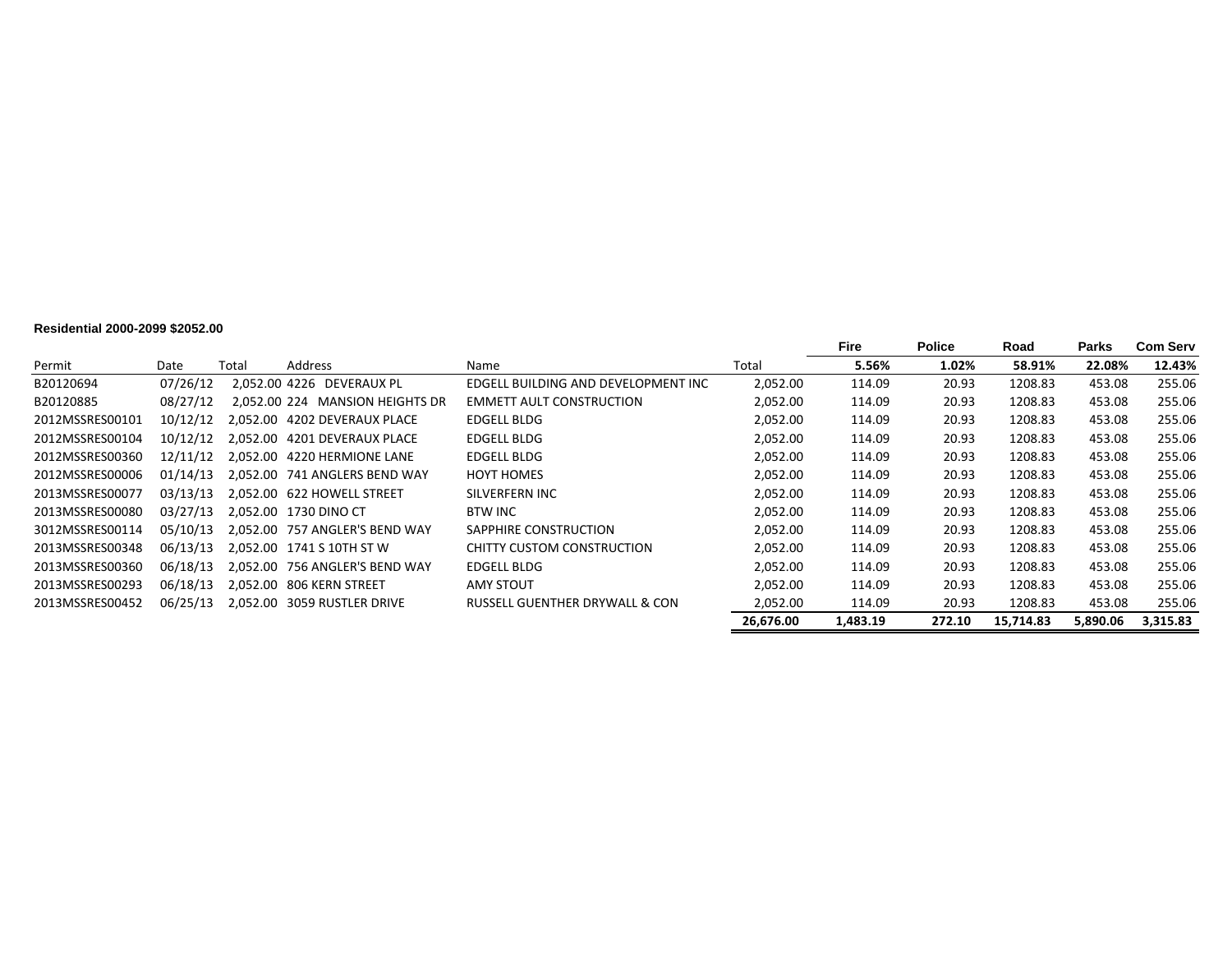#### **Residential 2100-2199 \$2087.00**

|                 |          |       |                                      |                              |          | <b>Fire</b> | <b>Police</b> | Road     | <b>Parks</b> | <b>Com Serv</b> |
|-----------------|----------|-------|--------------------------------------|------------------------------|----------|-------------|---------------|----------|--------------|-----------------|
| Permit          | Date     | Total | Address                              | <b>Name</b>                  | Total    | 5.61%       | 1.01%         | 59.45%   | 21.71%       | 12.22%          |
| 2012MSSRES00259 |          |       | 11/27/12 2,087.00 1695 SHINDIG DRIVE | <b>MOUNTAIN CONSTRUCTION</b> | 2.087.00 | 117.08      | 21.08         | 1240.72  | 453.09       | 255.03          |
| 2013MSSRES00026 | 03/04/13 |       | 2,087.00 1710 SHINDIG DRIVE          | <b>MOUNTAIN CONSTRUCTION</b> | 2,087.00 | 117.08      | 21.08         | 1240.72  | 453.09       | 255.03          |
| 2013MSSRES00228 | 05/15/13 |       | 2,424.00 1420 PRAIRIE WAY            | TORIN ETTER                  | 2.424.00 | 135.99      | 24.48         | 1441.07  | 526.25       | 296.21          |
| 2013MSSRES00446 | 06/17/13 |       | 2,087.00 749 ANGLER'S BEND WAY       | <b>HOYT HOMES</b>            | 2,087.00 | 117.08      | 21.08         | 1240.72  | 453.09       | 255.03          |
|                 |          |       |                                      |                              | 8,685.00 | 487.23      | 87.72         | 5.163.23 | 1,885.51     | 1,061.31        |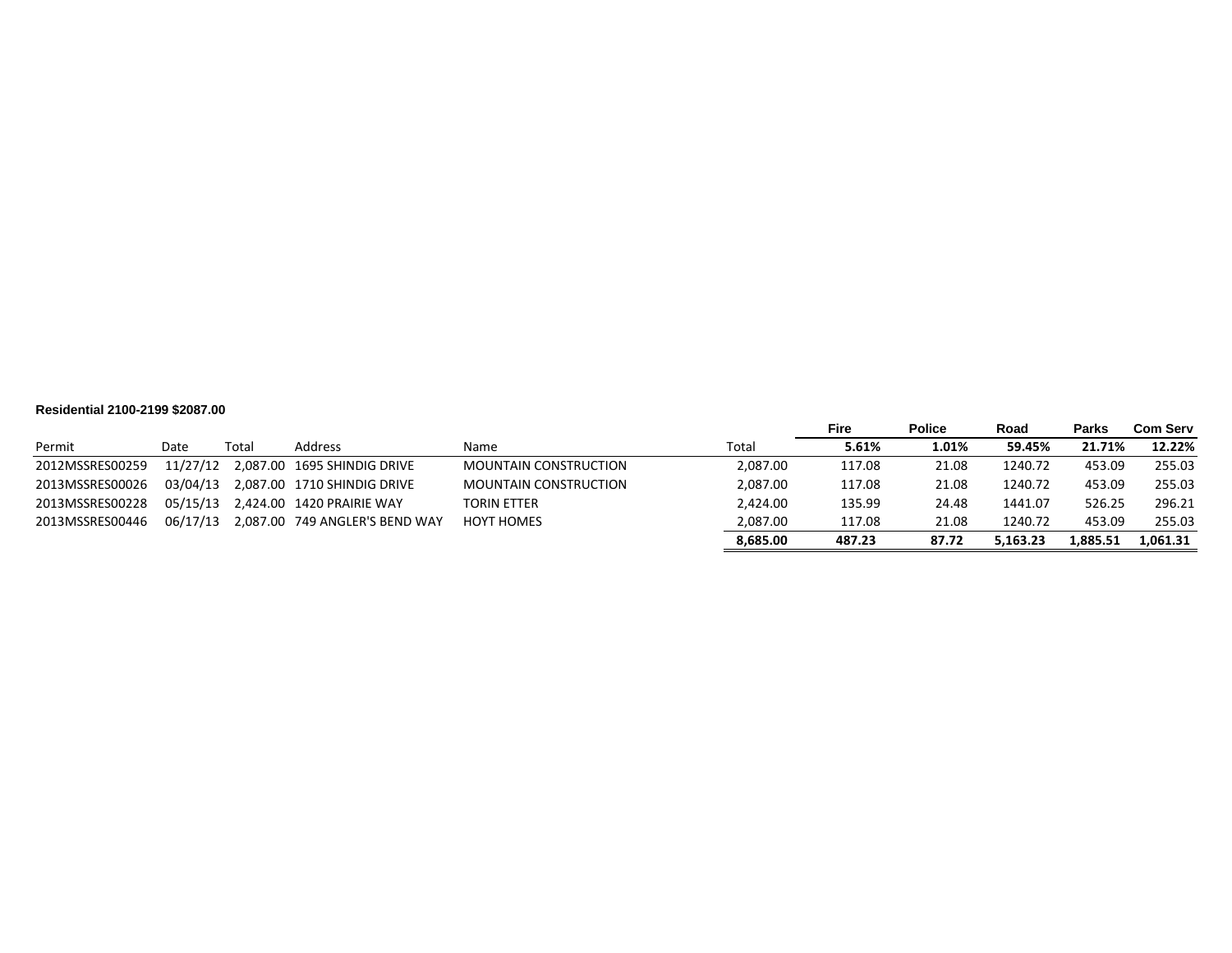| Residential 2200-2299 \$2123.00 |  |
|---------------------------------|--|
|---------------------------------|--|

|        |                               |       | <b>Fire</b> | <b>Police</b> | Road   | Parks  | <b>Com Serv</b> |
|--------|-------------------------------|-------|-------------|---------------|--------|--------|-----------------|
| Permit | Address<br>Date Total<br>Name | Total | 5.65%       | 1.04%         | 59.96% | 21.34% | 12.01%          |
|        |                               |       |             |               |        |        |                 |
|        |                               | 0.00  | 0.00        | $0.00\,$      | 0.00   | 0.00   | 0.00            |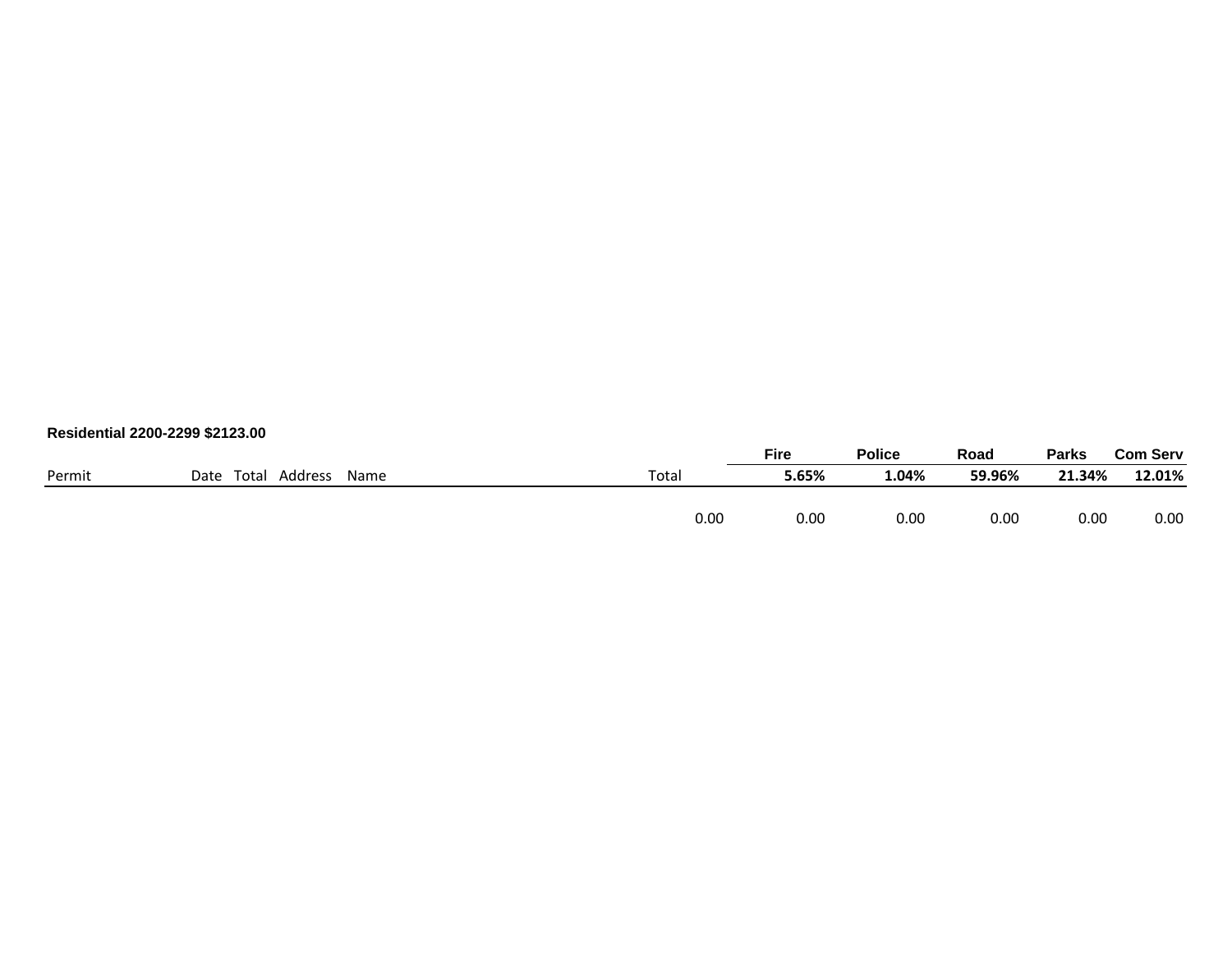#### **Residential 2300-2399 \$2156.00**

|                 |          |       |                                  |                        |          | Fire   | <b>Police</b> | Road     | <b>Parks</b> | Com Serv |
|-----------------|----------|-------|----------------------------------|------------------------|----------|--------|---------------|----------|--------------|----------|
| Permit          | Date     | Total | Address                          | Name                   | Total    | 5.71%  | 1.02%         | 60.43%   | 21.01%       | 11.83%   |
| B20120755       |          |       | 07/26/12 2,156.00 5325 HORN ROAD | <b>BOB MARTZ HOMES</b> | 2.156.00 | 123.11 | 21.99         | 1302.87  | 452.98       | 255.05   |
| 2013MSSRES00284 | 05/20/13 |       | 2,156.00 5333 HORN ROAD          | <b>BOB MARTZ HOMES</b> | 2.156.00 | 123.11 | 21.99         | 1302.87  | 452.98       | 255.05   |
| 2013MSSRES00271 | 05/22/13 |       | 2.156.00 4221 HERMIONE LANE      | <b>EDGELL BLDG</b>     | 2.156.00 | 123.11 | 21.99         | 1302.87  | 452.98       | 255.05   |
|                 |          |       |                                  |                        | 6.468.00 | 369.32 | 65.97         | 3.908.61 | 358.93.      | 765.16   |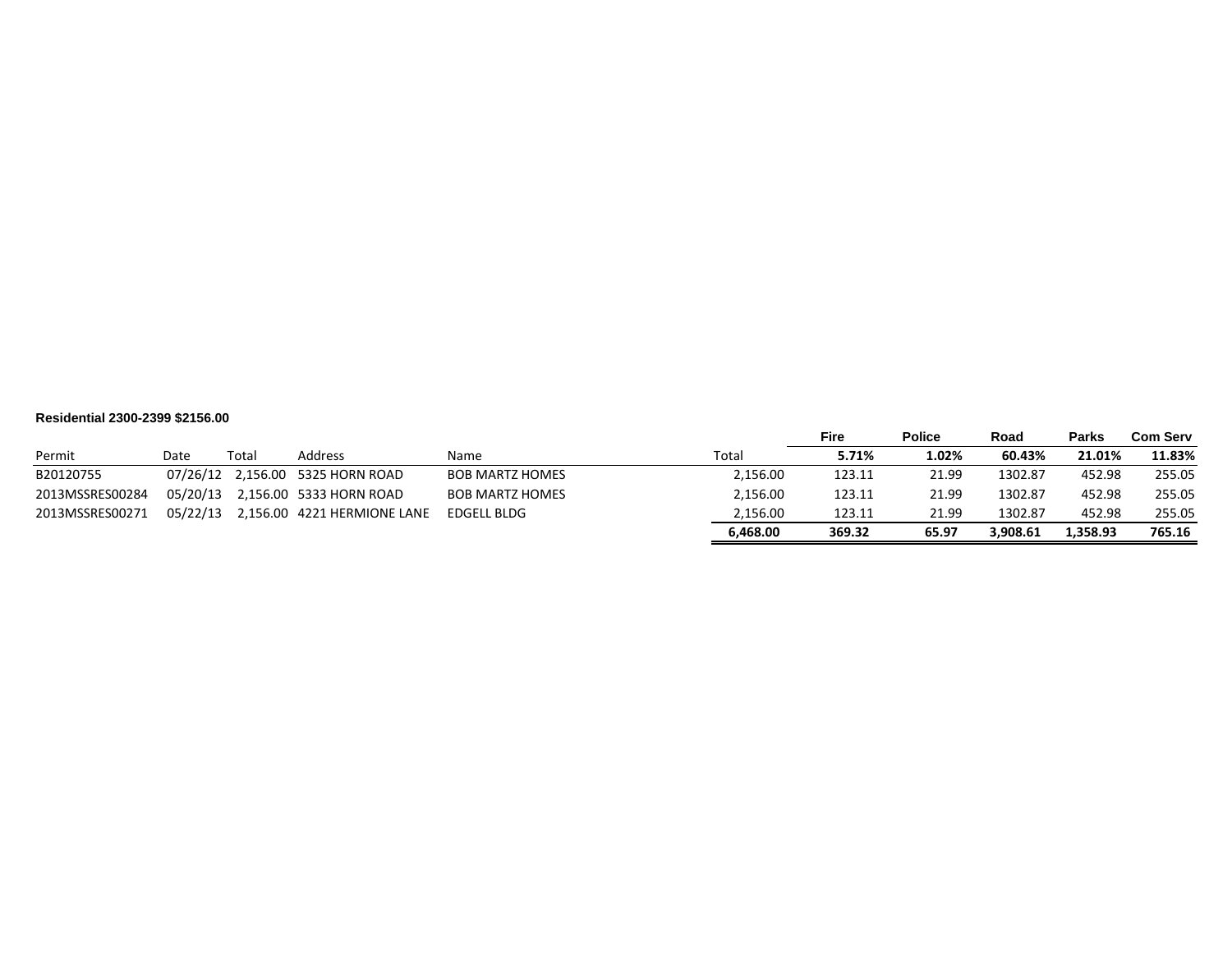| Residential 2400-2499 \$2188.00 |  |  |
|---------------------------------|--|--|
|                                 |  |  |

|                 |          |      |                           |             |          | Fire   | <b>Police</b> | Road     | <b>Parks</b> | <b>Com Serv</b> |
|-----------------|----------|------|---------------------------|-------------|----------|--------|---------------|----------|--------------|-----------------|
| Permit          | Date     | Tota | Address                   | Name        | Tota.    | 5.77%  | 1.05%         | 60.83%   | 20.70%       | 11.65%          |
| 2013MSSRES00316 | 06/25/13 |      | 2,188.00 4265 MUGGLE LANE | EDGELL BLDG | 2,188.00 | 126.25 | 22.97         | 1330.96  | 452.92       | 254.90          |
|                 |          |      |                           |             | 2.188.00 | 126.25 | 22.97         | 1.330.96 | 452.92       | 254.90          |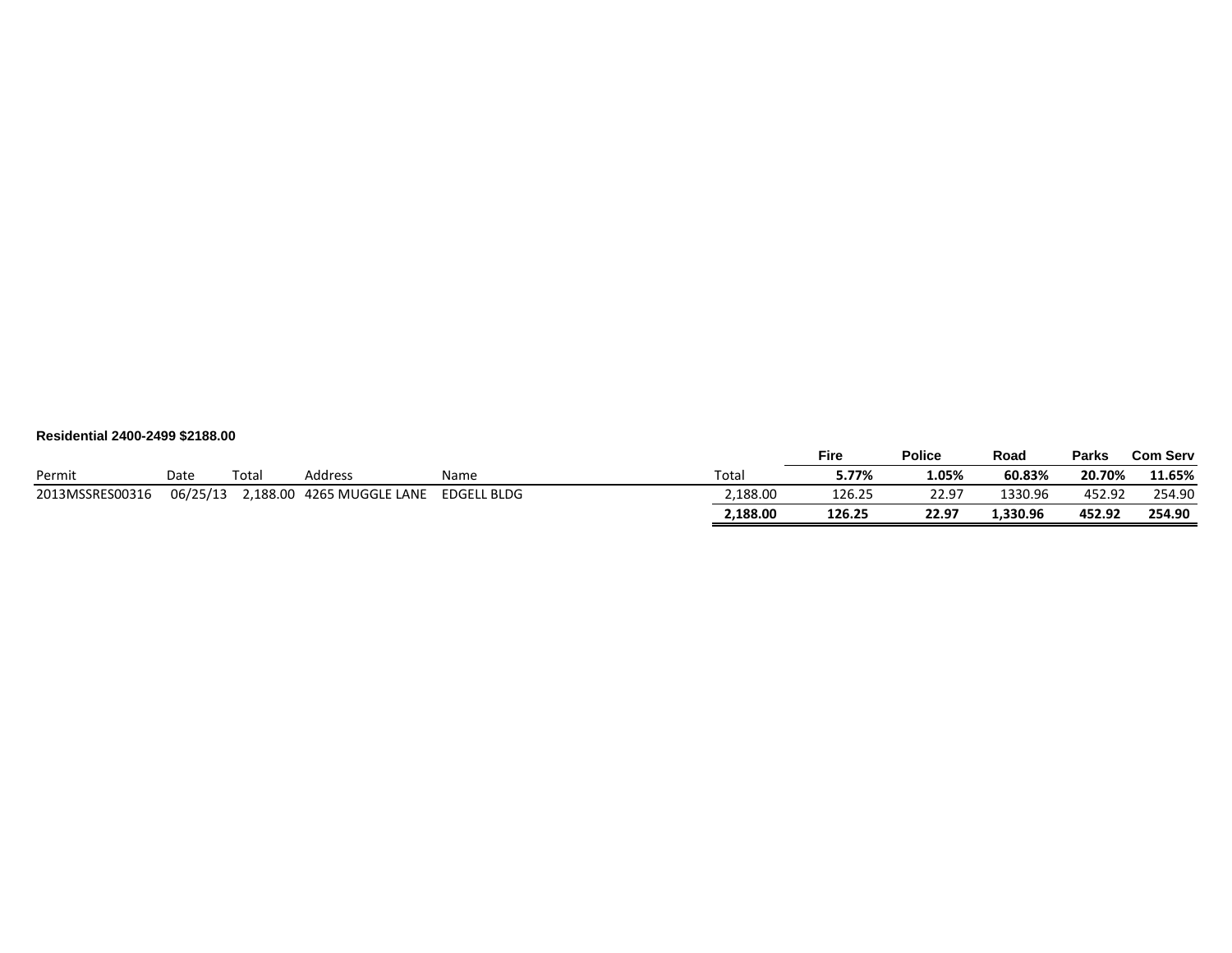| Residential 2500-2599 \$2261.00 |  |  |
|---------------------------------|--|--|
|                                 |  |  |

|                 |          |       |                           |             |          | <b>Fire</b> |        | <b>Police</b> | Road     | <b>Parks</b> | <b>Com Serv</b> |
|-----------------|----------|-------|---------------------------|-------------|----------|-------------|--------|---------------|----------|--------------|-----------------|
| Permit          | Date     | Total | <b>Address</b>            | Name        | Total    |             | 5.66%  | 3.02%         | 60.11%   | 21.27%       | 11.94%          |
| 2012MSSRES00260 | 11/16/12 |       | 2,261.00 2727 EMERY PLACE | EDGELL BLDG | 2,261.00 |             | 127.97 | 23.06         | 1359.09  | 480.91       | 269.96          |
|                 |          |       |                           |             | 2.261.00 | 127.97      |        | 23.06         | 1,359.09 | 480.91       | 269.96          |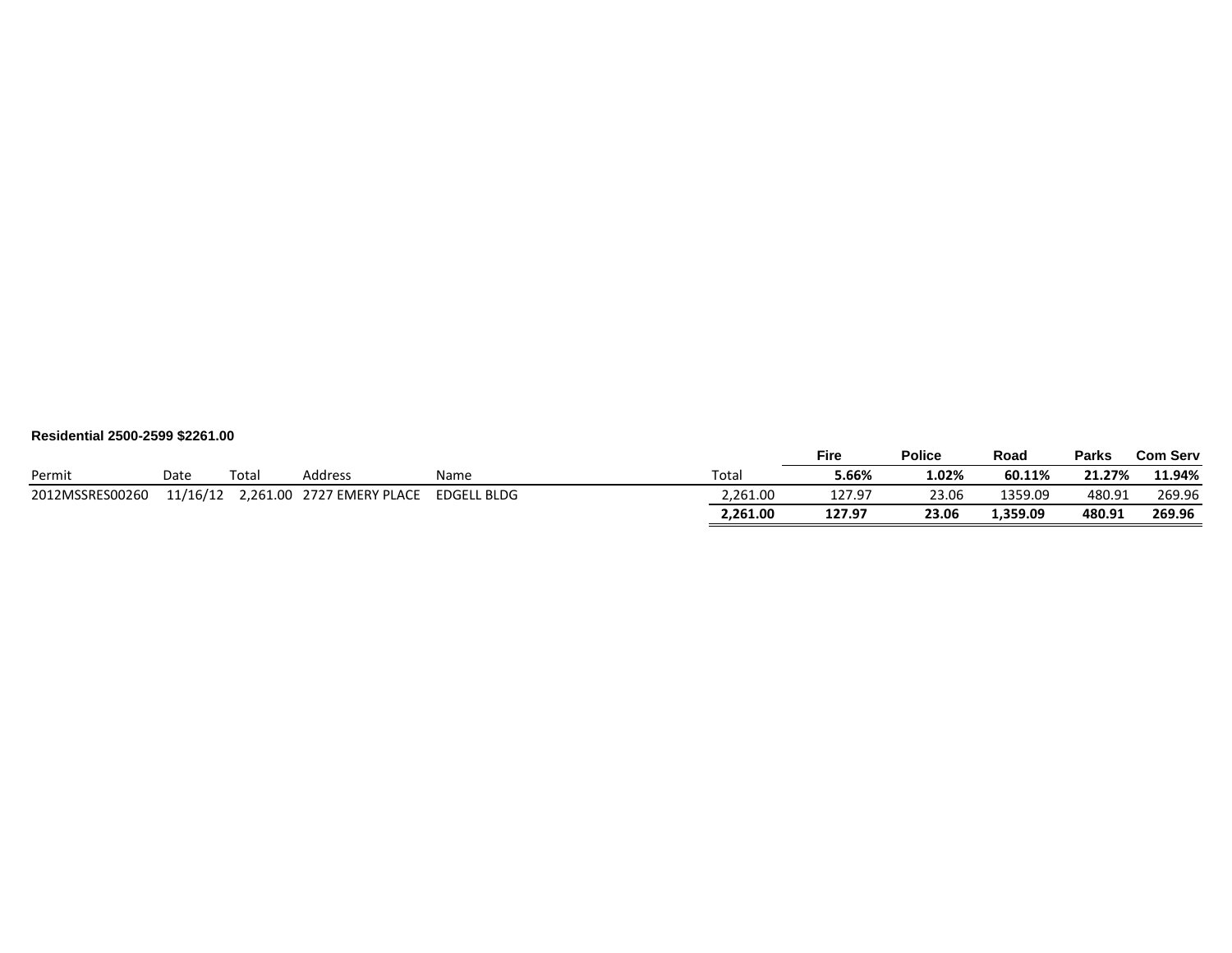| Residential 2600-2699 \$2292.00 |  |  |
|---------------------------------|--|--|
|                                 |  |  |

|                 |          |       |                             |             |          | <b>Fire</b> | <b>Police</b> | Road     | <b>Parks</b> | <b>Com Serv</b> |
|-----------------|----------|-------|-----------------------------|-------------|----------|-------------|---------------|----------|--------------|-----------------|
| Permit          | Date     | Total | Address                     | Name        | Total    | 5.72%       | 1.05%         | 60.46%   | 20.99%       | 11.78%          |
| 2012MSSRES00396 | 01/17/13 |       | 2,292.00 2914 DUBLIN STREET | EDGELL BLDG | 2.292.00 | 131.10      | 24.07         | 1385.74  | 481.09       | 270.00          |
|                 |          |       |                             |             | 2,292.00 | 131.10      | 24.07         | 1,385.74 | 481.09       | 270.00          |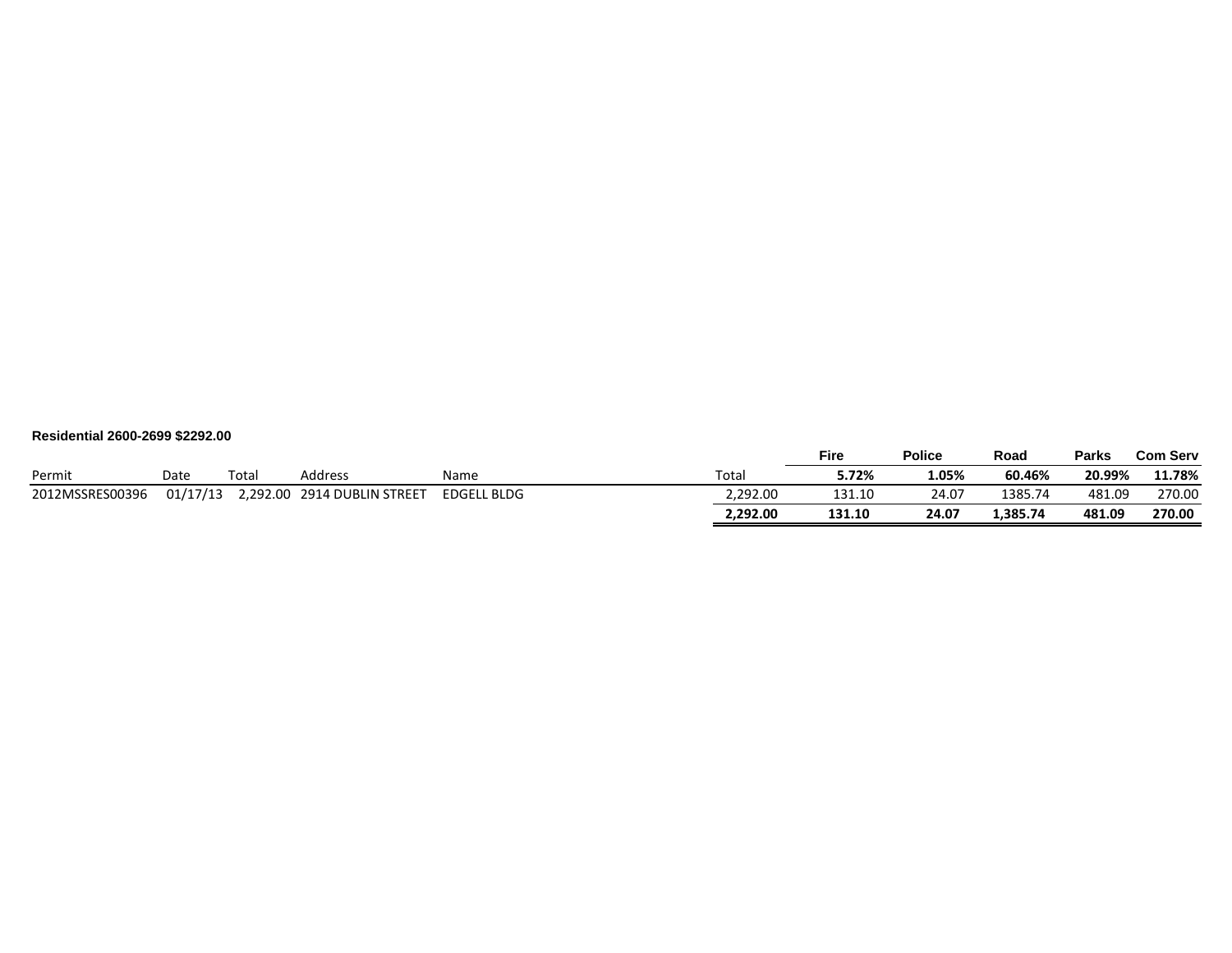| Residential 2700-2799 \$2319.00 |  |  |
|---------------------------------|--|--|
|                                 |  |  |

|           |          |       |                            |                            |          | <b>Fire</b> | <b>Police</b> | Road     | Parks  | <b>Com Serv</b> |
|-----------|----------|-------|----------------------------|----------------------------|----------|-------------|---------------|----------|--------|-----------------|
| Permit    | Date     | Total | Address                    | Name                       | Total    | 5.74%       | 1.03%         | 60.85%   | 20.74% | 11.64%          |
| B20121001 | 10/26/12 |       | 2,319.00 6901 ALISHA DRIVE | STRAIGHT LINE CONSTRUCTION | 2.319.00 | 133.11      | 23.89         | 1411.11  | 480.96 | 269.93          |
|           |          |       |                            |                            | 2.319.00 | 133.11      | 23.89         | 1.411.11 | 480.96 | 269.93          |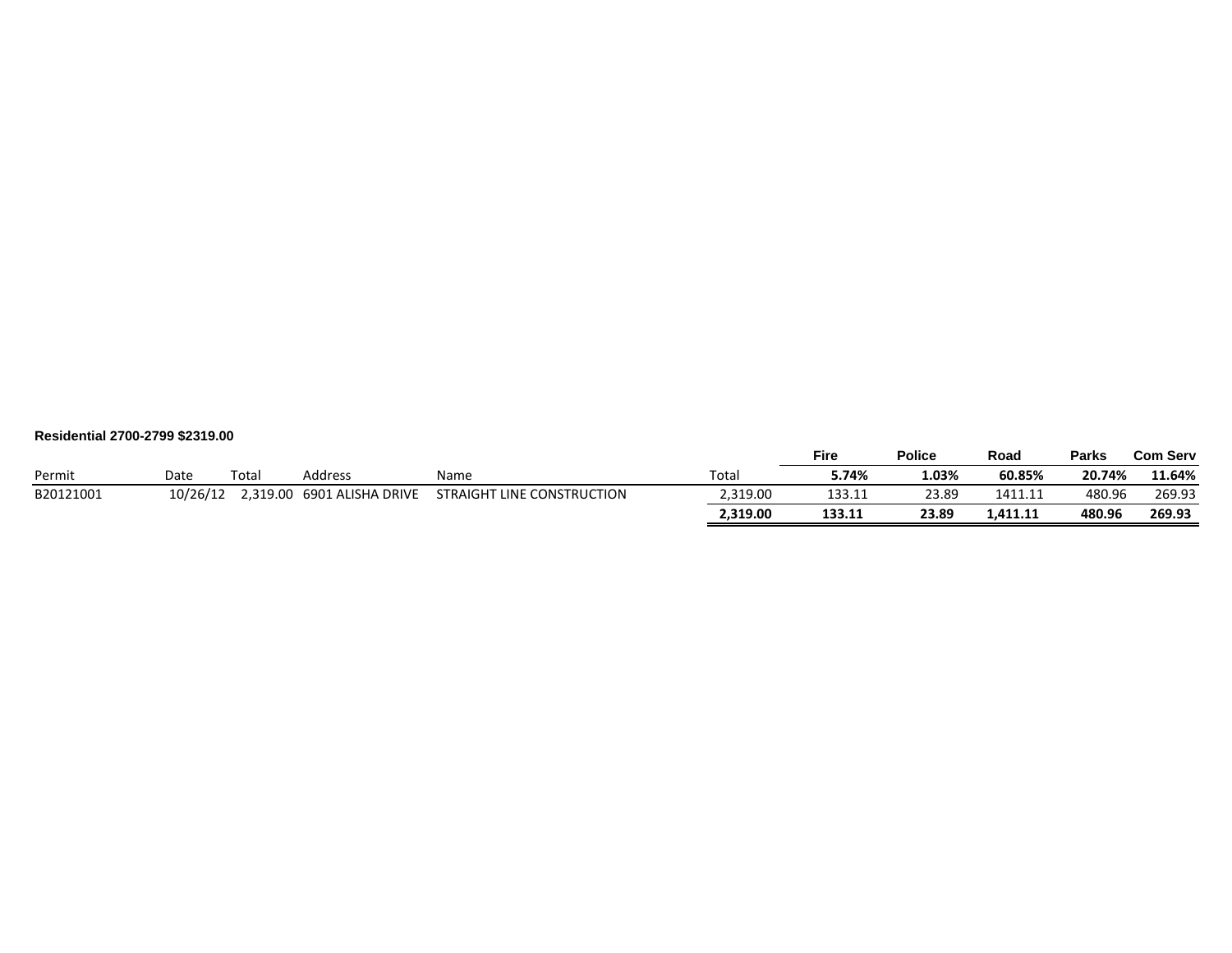| Residential 2800-2899 \$2348.00 |  |  |
|---------------------------------|--|--|
|                                 |  |  |

|                 |          |       |                            |                   |          | Fire   | <b>Police</b> | Road     | Parks  | <b>Com Serv</b> |
|-----------------|----------|-------|----------------------------|-------------------|----------|--------|---------------|----------|--------|-----------------|
| Permit          | Date     | Total | Address                    | Name              | Total    | 5.79%  | 1.06%         | 61.16%   | 20.49% | 11.50%          |
| 2012MSSSWR00082 | 11/02/12 |       | 2,348.00 1955 MULLAN TRAIL | KONSTANTIN TSNBAR | 2,348.00 | 135.95 | 24.89         | 1436.04  | 481.1」 | 270.02          |
|                 |          |       |                            |                   | 2,348.00 | 135.95 | 24.89         | 1.436.04 | 481.11 | 270.02          |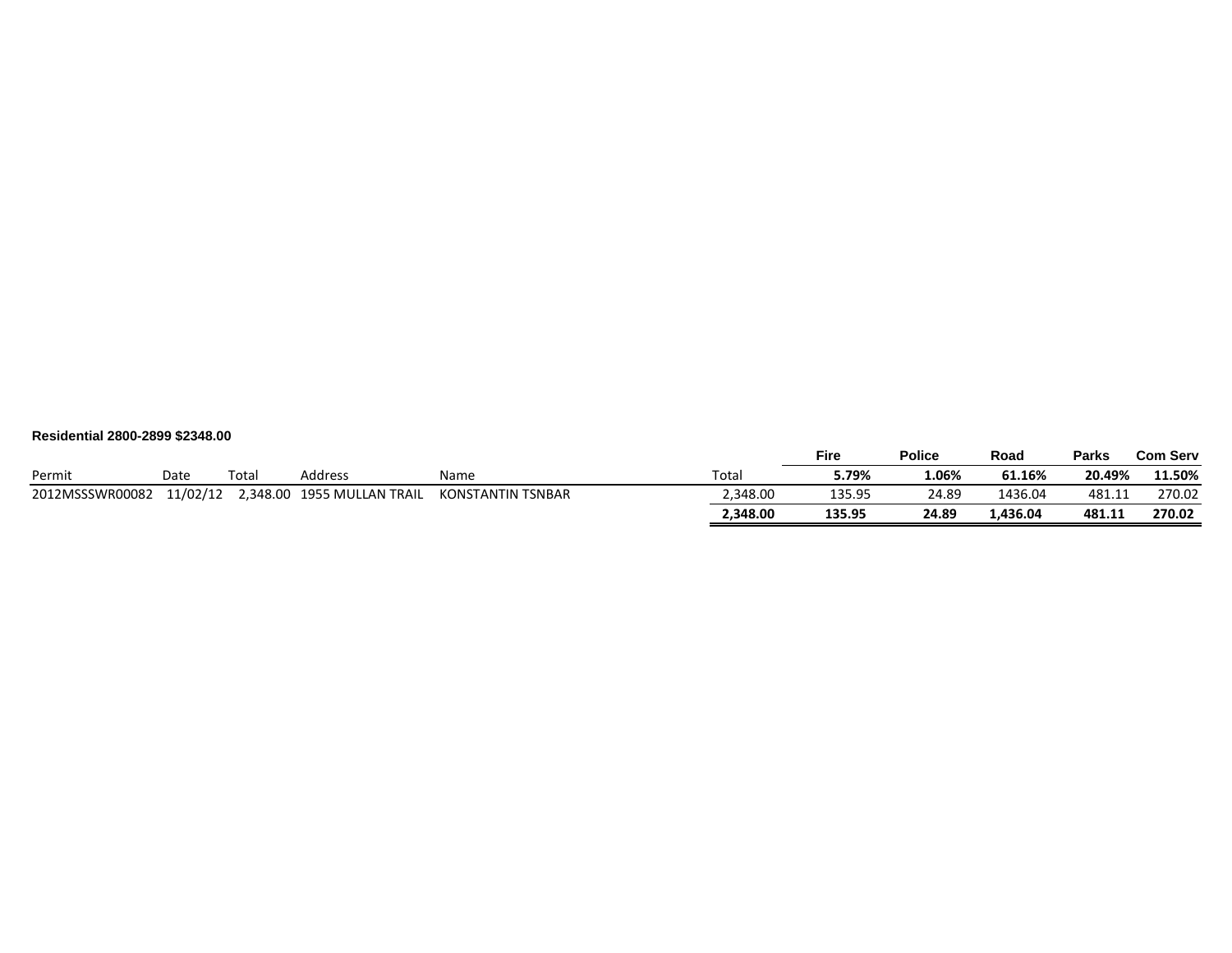#### **Residential 2900-2999 \$2373.00**

|                 |          |       |                           |                              |          | Fire   | <b>Police</b> | Road     | <b>Parks</b> | Com Serv |
|-----------------|----------|-------|---------------------------|------------------------------|----------|--------|---------------|----------|--------------|----------|
| Permit          | Date     | Total | Address                   | Name                         | Total    | 5.82%  | 1.05%         | 61.48%   | 20.27%       | 11.38%   |
| EXC120541       | 07/13/12 |       | 2,373.00 7273 BUCKHORN LN | PETERSEN EXCAVATING LLC      | 2.373.00 | 138.11 | 24.92         | 1458.91  | 481.01       | 270.05   |
| 2013MSSRES00013 | 02/01/13 |       | 2,373.00 2719 EMERY PLACE | EDGELL BLDG                  | 2,373.00 | 138.11 | 24.92         | 1458.91  | 481.01       | 270.05   |
| 2013MSSRES00023 | 02/19/13 |       | 3,695.93 658 PRESTON ST   | <b>BTW INC</b>               | 2,373.00 | 138.11 | 24.92         | 1458.91  | 481.01       | 270.05   |
| 2013MSSRES00210 | 05/06/13 |       | 2,373.00 5320 HORN ROAD   | <b>KEYSTONE CONSTRUCTION</b> | 2,373.00 | 138.11 | 24.92         | 1458.91  | 481.01       | 270.05   |
|                 |          |       |                           |                              | 9,492.00 | 552.43 | 99.67         | 5.835.65 | 1.924.03     | 1,080.19 |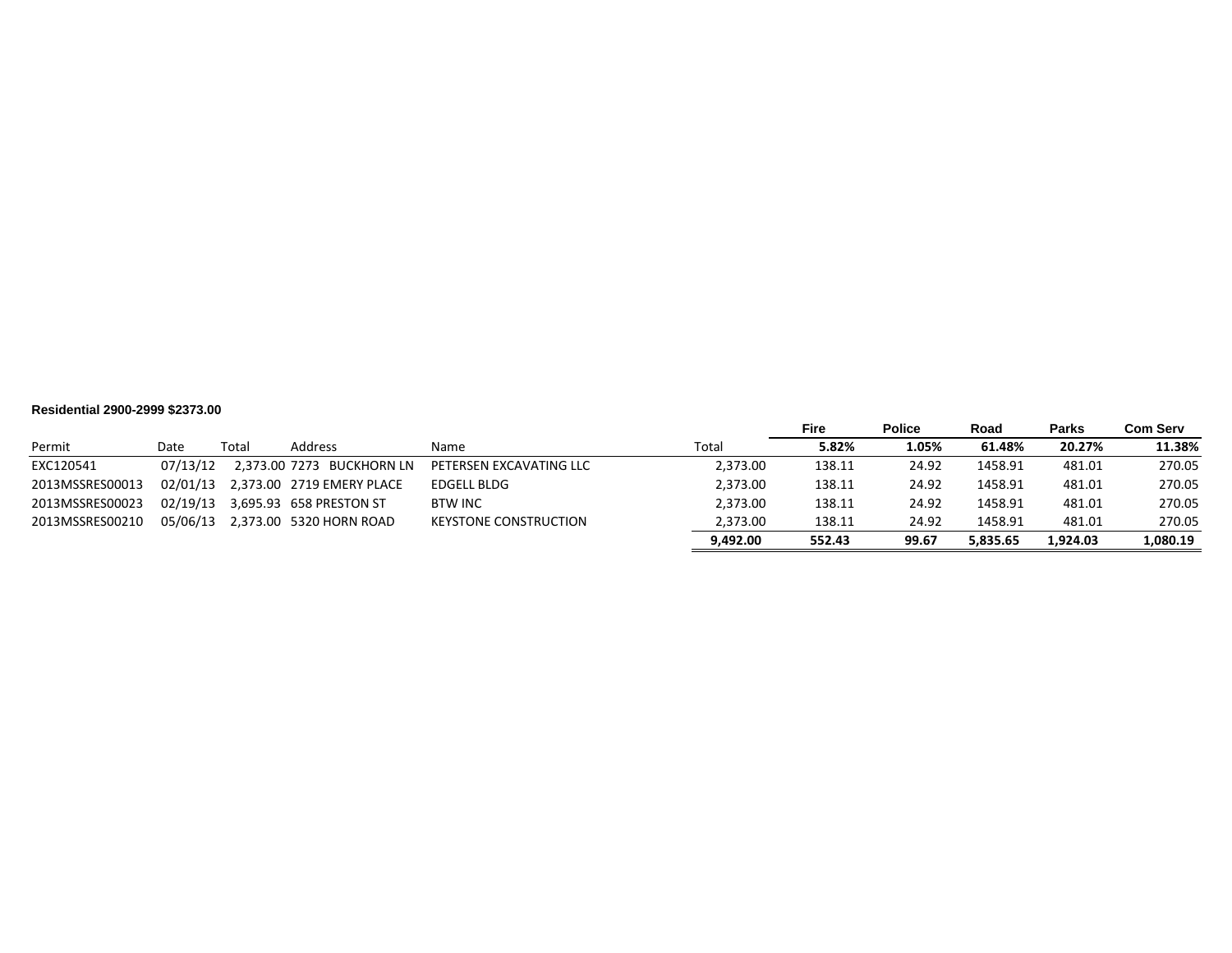| Residential 3000-3099 \$2399.00 |  |  |
|---------------------------------|--|--|
|                                 |  |  |

|           |      |       |                                  |                                |          | Fire   | <b>Police</b> | Road     | <b>Parks</b> | <b>Com Serv</b> |
|-----------|------|-------|----------------------------------|--------------------------------|----------|--------|---------------|----------|--------------|-----------------|
| Permit    | Date | Total | Address                          | Name                           | Total    | 5.84%  | 1.04%         | 61.82%   | 20.05%       | 11.25%          |
| B20120954 |      |       | 09/13/12 2.399.00 8712 FESCUE CT | <b>MOSTAD CONSTRUCTION INC</b> | 2,399.00 | 140.10 | 24.95         | 1483.06  | 481.00       | 269.89          |
|           |      |       |                                  |                                | 2,399.00 | 140.10 | 24.95         | 1.483.06 | 481.00       | 269.89          |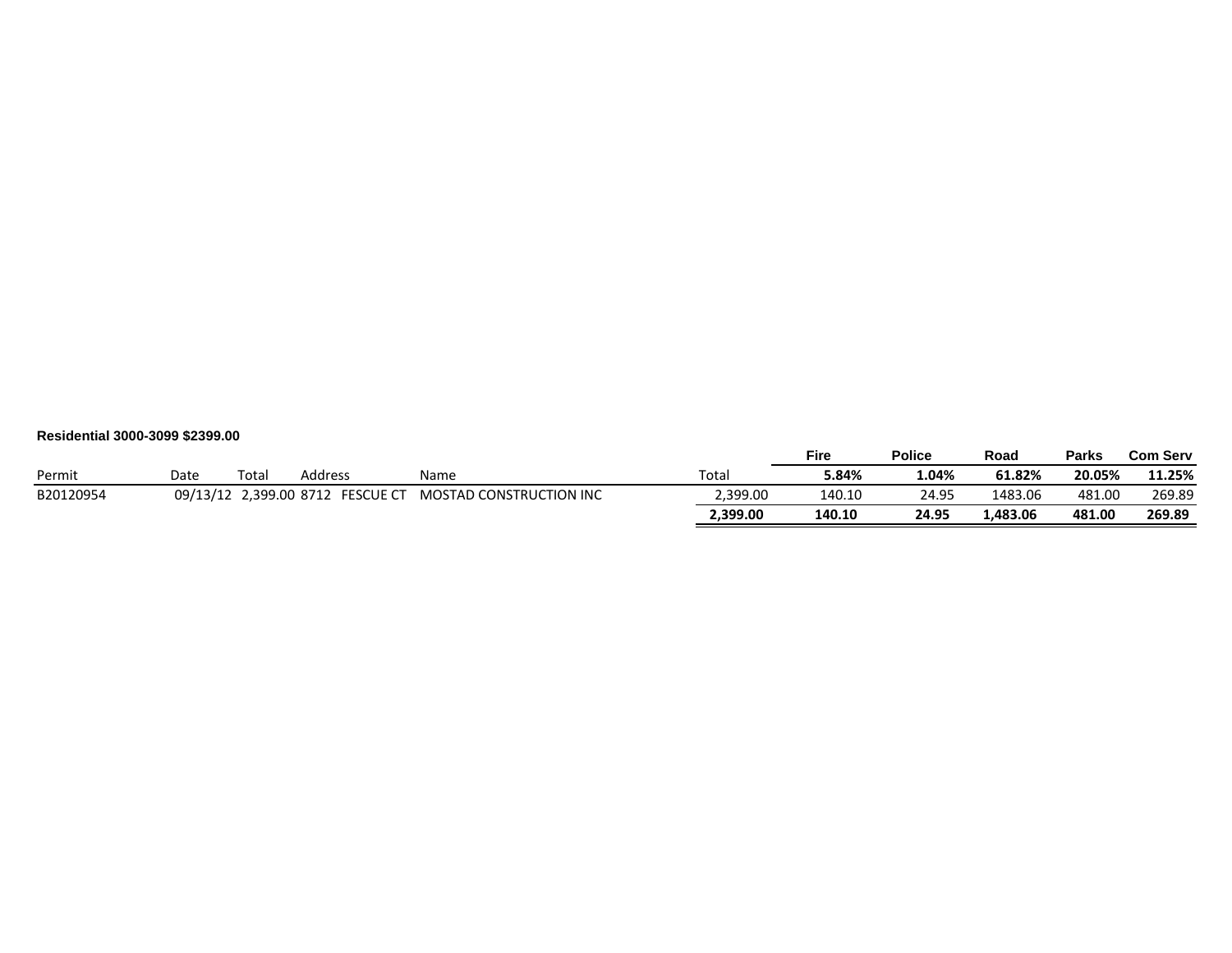#### **Residential 3100-3199 \$2424.00**

|                 |      |       |                                           |                                                             |          | <b>Fire</b> | <b>Police</b> | Road     | <b>Parks</b> | Com Serv |
|-----------------|------|-------|-------------------------------------------|-------------------------------------------------------------|----------|-------------|---------------|----------|--------------|----------|
| Permit          | Date | Total | Address                                   | Name                                                        | Total    | 5.86%       | 1.07%         | 62.09%   | 19.84%       | 11.14%   |
| 2012MSSRES00372 |      |       | 01/03/13 2,424.00 634 PRESTON ST          | MOSTAD CONSTRUCTION                                         | 2,424.00 | 142.05      | 25.94         | 1505.06  | 480.92       | 270.03   |
| 2013MSSRES00012 |      |       | 02/07/13 2,424.00 5040 JEFF DRIVE BTW INC |                                                             | 2.424.00 | 142.05      | 25.94         | 1505.06  | 480.92       | 270.03   |
| 2013MSSRES00282 |      |       |                                           | 05/21/13 2,424.00 5010 JEFF DRIVE MARTZ CORP BUILD & DESIGN | 2,424.00 | 142.05      | 25.94         | 1505.06  | 480.92       | 270.03   |
|                 |      |       |                                           |                                                             | 7,272.00 | 426.14      | 77.81         | 4.515.18 | 1.442.76     | 810.10   |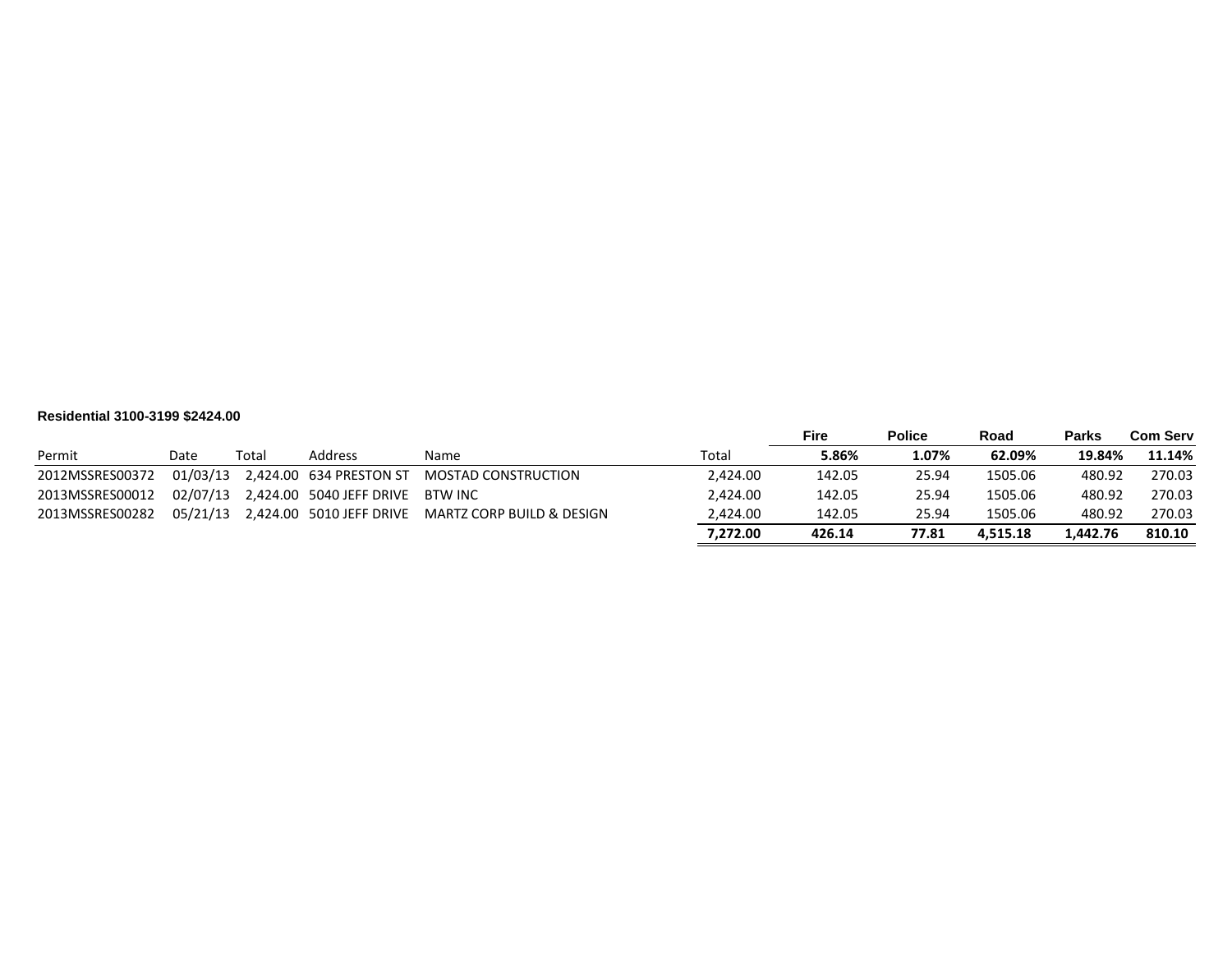#### **Residential >3200 \$2424.00**

|                  |          |       |                                   |                                         |            | Fire      | <b>Police</b> | Road       | <b>Parks</b> | <b>Com Serv</b> |
|------------------|----------|-------|-----------------------------------|-----------------------------------------|------------|-----------|---------------|------------|--------------|-----------------|
| Permit           | Date     | Total | Address                           | Name                                    | Total      | 5.86%     | 1.07%         | 62.09%     | 19.84%       | 11.14%          |
| B20120420        | 08/21/12 |       | (2,424.00) 420 SPANISH PEAK DRIVE | <b>HOYT HOMES</b>                       | (2,424.00) | $-142.05$ | $-25.94$      | $-1505.06$ | $-480.92$    | $-270.03$       |
| B20120846        | 09/04/12 |       | 2.424.00 5205 PRYOR MOUNTAIN CT   | SAPPHIRE CONSTRUCTION INC               | 2,424.00   | 142.05    | 25.94         | 1505.06    | 480.92       | 270.03          |
| B20120706        | 09/04/12 |       | 2,424.00 4581 HEAVEN'S GATE       | MCELMURRY HOMES INC                     | 2,424.00   | 142.05    | 25.94         | 1505.06    | 480.92       | 270.03          |
| B20120968        | 09/11/12 |       | 2,424.00 2959 PRADA DR            | <b>HOLLAND CONSTRUCTION</b>             | 2,424.00   | 142.05    | 25.94         | 1505.06    | 480.92       | 270.03          |
| B20121086        | 10/16/12 |       | 2,424.00 2957 RUSTLER DRIVE       | <b>BRUNNER HOMES &amp; CONSTRUCTION</b> | 2,424.00   | 142.05    | 25.94         | 1505.06    | 480.92       | 270.03          |
| 2012MSSRES00220  | 10/31/12 |       | 2,424.00 4970 JEFF DRIVE          | <b>MCELMURRY HOMES</b>                  | 2,424.00   | 142.05    | 25.94         | 1505.06    | 480.92       | 270.03          |
| 2012MSSRES00211  | 11/09/12 |       | 2,424.00 303 MANSION HEIGHTS DR   | SAPPHIRE CONSTRUCTION                   | 2,424.00   | 142.05    | 25.94         | 1505.06    | 480.92       | 270.03          |
| 2012MSS SWR00151 | 12/26/12 |       | 2,424.00 2881 GRASSLAND           | TOLLEFSON CONSTRUCTION                  | 2,424.00   | 142.05    | 25.94         | 1505.06    | 480.92       | 270.03          |
| 2013MSSRES00050  | 03/07/13 |       | 2,424.00 4960 JEFF DR             | <b>BOB MARTZ HOMES</b>                  | 2,424.00   | 142.05    | 25.94         | 1505.06    | 480.92       | 270.03          |
| 2013MSSRES00043  | 03/22/13 |       | 2.424.00 2525 WOODLAND AVE        | DAMIAN MAST & CO BUILDERS               | 2,424.00   | 142.05    | 25.94         | 1505.06    | 480.92       | 270.03          |
| 2013MSSRES00151  | 04/22/13 |       | 2.424.00 5020 JEFF DRIVE          | <b>K &amp; B CONSTRUCTION</b>           | 2,424.00   | 142.05    | 25.94         | 1505.06    | 480.92       | 270.03          |
| 2013MSSRES00254  | 04/24/13 |       | 2,424.00 6811 ALISHA DRIVE        | <b>MCELMURRY HOMES</b>                  | 2,424.00   | 142.05    | 25.94         | 1505.06    | 480.92       | 270.03          |
| 2013MSSRES00098  | 04/26/13 |       | 2,424.00 4995 JEFF DRIVE          | <b>MCELMURRY HOMES</b>                  | 2,424.00   | 142.05    | 25.94         | 1505.06    | 480.92       | 270.03          |
| 2013MSSRES00160  | 04/29/13 |       | 2,424.00 2010 RAYMOND AVE         | <b>ALEX DUMAN</b>                       | 2,424.00   | 142.05    | 25.94         | 1505.06    | 480.92       | 270.03          |
| 2013MSSRES00270  | 06/07/13 |       | 2,424.00 4975 JEFF DRIVE          | <b>MCELMURRY HOMES</b>                  | 2,424.00   | 142.05    | 25.94         | 1505.06    | 480.92       | 270.03          |
| 2013MSSRES00389  | 06/17/13 |       | 2,424.00 5468 CANYON RIVER ROAD   | DAVE SCHMID CONSTRUCTION                | 2,424.00   | 142.05    | 25.94         | 1505.06    | 480.92       | 270.03          |
| 2013MSSRES00408  | 06/24/13 |       | 2,424.00 6008 HOBSON LANE         | <b>VLADIMIR PASYUK</b>                  | 2,424.00   | 142.05    | 25.94         | 1505.06    | 480.92       | 270.03          |
|                  |          |       |                                   |                                         | 36,360.00  | 2,130.70  | 389.05        | 22,575.92  | 7,213.82     | 4,050.50        |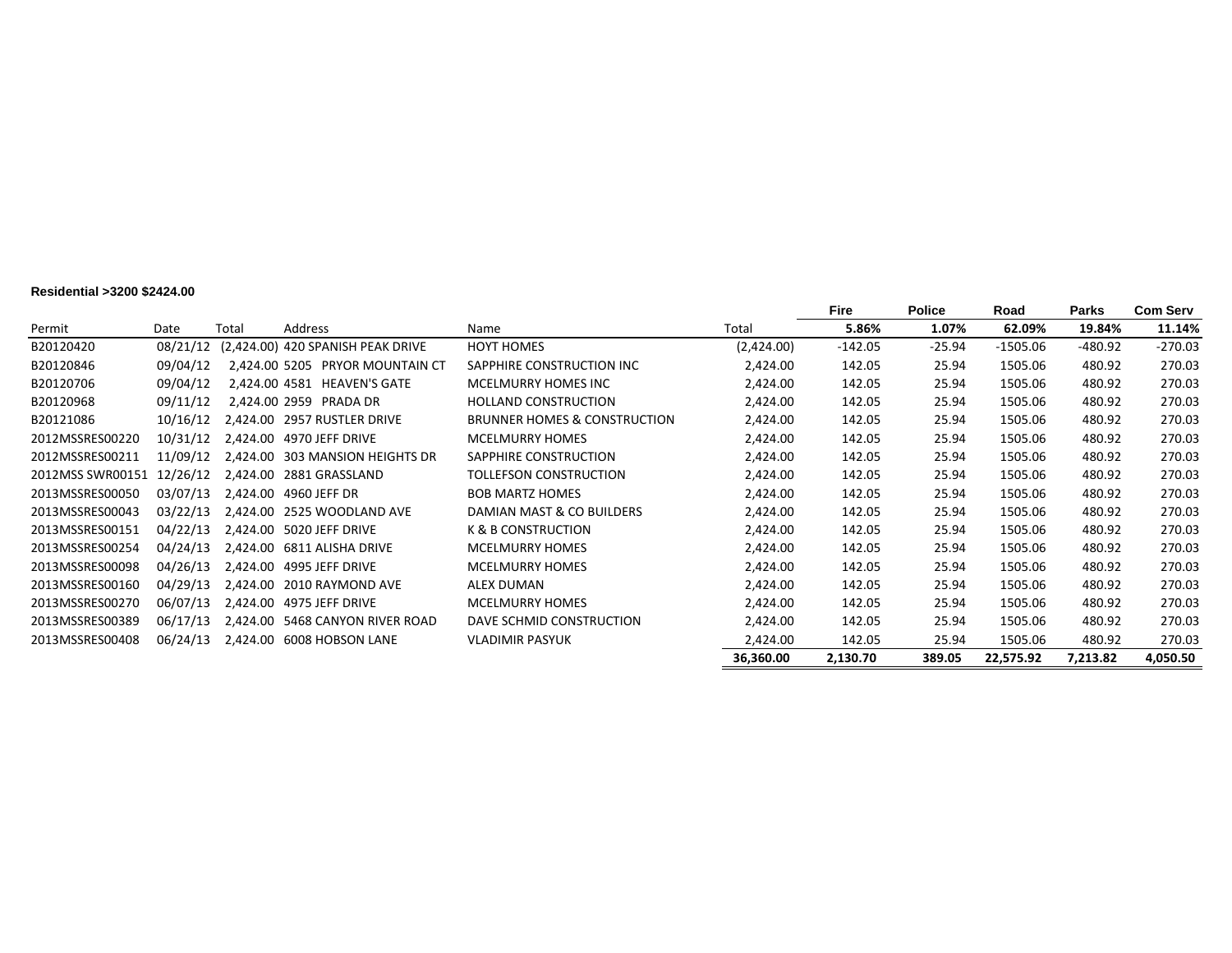#### **Residential All other housing Duplex \$1262.00 per unit**

|                          |          |       |                                  |                                 |            | Fire      | <b>Police</b> | Road       | Parks      | <b>Com Serv</b> |
|--------------------------|----------|-------|----------------------------------|---------------------------------|------------|-----------|---------------|------------|------------|-----------------|
| Permit                   | Date     | Total | Address                          | Name                            | Total      | 5.47%     | 1.03%         | 58.08%     | 22.66%     | 12.76%          |
| B20120451                | 07/03/12 |       | 5,048.00 607 A-D DEFOE ST        | <b>RED DOG CONSTRUCTION LLC</b> | 5,048.00   | 276.13    | 51.99         | 2931.88    | 1143.88    | 644.12          |
| EXC120507                | 07/09/12 |       | 7,572.00 312 #1 MINNESOTA AVE    | W M S CONTRACTING               | 7,572.00   | 414.19    | 77.99         | 4397.82    | 1715.82    | 966.19          |
| B20120612                | 08/28/12 |       | 5,048.00 1916 101 TRAIL ST       | ZEPEDA HOMES INC                | 5,048.00   | 276.13    | 51.99         | 2931.88    | 1143.88    | 644.12          |
| B20120896                | 09/04/12 |       | 2,524.00 316 A INEZ ST           | <b>HUFF CONSTRUCTION</b>        | 2,524.00   | 138.06    | 26.00         | 1465.94    | 571.94     | 322.06          |
| B20120451                | 09/28/12 |       | 2,524.00 607 E-F DEFOE           | <b>RED DOG CONSTRUCTION</b>     | 2,524.00   | 138.06    | 26.00         | 1465.94    | 571.94     | 322.06          |
| B20120976                | 10/19/12 |       | 4,543.20 155 N CALIFORNIA ST     | AULTCO CONSTRUCTION             | 4,543.20   | 248.51    | 46.79         | 2638.69    | 1029.49    | 579.71          |
| 2012MSSCOM00049          | 11/02/12 |       | 7,572.00 560 CATLIN ST           | <b>BTW INC</b>                  | 7,572.00   | 414.19    | 77.99         | 4397.82    | 1715.82    | 966.19          |
| 2012MSSCOM00045          | 11/08/12 |       | 18,930.00 2403 38ST              | <b>TOLLEFSON CONSTRUCTION</b>   | 18,930.00  | 1035.47   | 194.98        | 10994.54   | 4289.54    | 2415.47         |
| 2012MSSCOM00096          | 11/15/12 |       | 5,048.00 150 GARFIELD STREET     | JW ROYLANCE CONSTRUCTION        | 5,048.00   | 276.13    | 51.99         | 2931.88    | 1143.88    | 644.12          |
| 2012MSSCOM00097 11/15/12 |          |       | 5.048.00 200 GARFIELD STREET     | <b>JW ROYLANCE CONSTRUCTION</b> | 5,048.00   | 276.13    | 51.99         | 2931.88    | 1143.88    | 644.12          |
| 2012MSSCOM00098 11/15/12 |          |       | 5,048.00 250 GARFIELD STREET     | JW ROYLANCE CONSTRUCTION        | 5,048.00   | 276.13    | 51.99         | 2931.88    | 1143.88    | 644.12          |
| 2012MSSRES00295          | 11/29/12 |       | 2.524.00 1255 S 1ST ST W         | <b>D LOWER CONSTRUCTION</b>     | 2,524.00   | 138.06    | 26.00         | 1465.94    | 571.94     | 322.06          |
| B20120876                | 01/14/13 |       | 40,384.00 1620 MILWAUKEE WAY     | <b>QUALITY CONSTRUCTION</b>     | 40,384.00  | 2209.00   | 415.96        | 23455.03   | 9151.01    | 5153.00         |
| B20120877                | 01/14/13 |       | 40,384.00 1690 MILWAUKEE WAY     | <b>QUALITY CONSTRUCTION</b>     | 40,384.00  | 2209.00   | 415.96        | 23455.03   | 9151.01    | 5153.00         |
| B20120869                | 02/15/13 |       | 40,384.00 1550 MILWAUKEE WAY     | <b>QUALITY CONSTRUCTION</b>     | 40,384.00  | 2209.00   | 415.96        | 23455.03   | 9151.01    | 5153.00         |
| B20120872                | 03/08/13 |       | 40,384.00 1545 MILWAUKEE WAY     | <b>QUALITY CONSTRUCTION</b>     | 40,384.00  | 2209.00   | 415.96        | 23455.03   | 9151.01    | 5153.00         |
| 2012MSSCOM00156          | 03/21/13 |       | 3,786.00 1955 S 12 ST W          | ARR ENTERPRISE ANDREW SCHWARTZ  | 3,786.00   | 207.09    | 39.00         | 2198.91    | 857.91     | 483.09          |
| B20120874                | 03/22/13 |       | 40.384.00 1575 MILWAUKEE WAY     | <b>QUALITY CONSTRUCTION</b>     | 40,384.00  | 2209.00   | 415.96        | 23455.03   | 9151.01    | 5153.00         |
| 2013MSSRES00057          | 04/03/13 |       | 2,524.00 1401 S 2ND ST W         | RED DOG CONSTRUCTION            | 2,524.00   | 138.06    | 26.00         | 1465.94    | 571.94     | 322.06          |
| B20120873                | 04/16/13 |       | 40.384.00 1555 MILWAUKEE WAY     | <b>QUALITY CONSTRUCTION</b>     | 40,384.00  | 2209.00   | 415.96        | 23455.03   | 9151.01    | 5153.00         |
| 2013MSSCOM00004          | 04/23/13 |       | 71,934.00 1721 RUSSELL STREET    | DRAKE LEMM CONSTRUCTION         | 71,934.00  | 3934.79   | 740.92        | 41779.27   | 16300.24   | 9178.78         |
| 2013MSSCOM00058 04/24/13 |          |       | 3,786.00 1721 14TH STREET        | <b>CARL PIEHLER</b>             | 3,786.00   | 207.09    | 39.00         | 2198.91    | 857.91     | 483.09          |
| 2012MSSCOM00123          | 04/25/13 |       | 9,180.99 1335 DAKOTA STREET      | <b>LOKEN BUILDERS</b>           | 9,180.99   | 502.20    | 94.56         | 5332.32    | 2080.41    | 1171.49         |
| 2013MSSRES00007          | 04/25/13 |       | 1,020.11 105 INEZ ST             | <b>LOKEN BUILDERS</b>           | 1,020.11   | 55.80     | 10.51         | 592.48     | 231.16     | 130.17          |
| 2013MSSCOM00052          | 05/02/13 |       | 5,048.00 4987 POTTER PARK LOOP   | JW ROYLANCE CONSTRUCTION        | 5,048.00   | 276.13    | 51.99         | 2931.88    | 1143.88    | 644.12          |
| 2013MSSCOM00062          | 05/02/13 |       | 5,048.00 4979 POTTER PARK LOOP   | JW ROYLANCE CONSTRUCTION        | 5,048.00   | 276.13    | 51.99         | 2931.88    | 1143.88    | 644.12          |
| 2013MSSRES00155          | 05/02/13 |       | 2,524.00 1230 RIVER STREET A & B | BRISTLECONE DEVELOPMENT         | 2,524.00   | 138.06    | 26.00         | 1465.94    | 571.94     | 322.06          |
| B20120875                | 05/06/13 |       | 40.384.00 1615 MILWAUKEE WAY     | <b>QUALITY CONSTRUCTION</b>     | 40,384.00  | 2209.00   | 415.96        | 23455.03   | 9151.01    | 5153.00         |
| 2013MSSCOM00073          | 05/23/13 |       | 22,716.00 4100 MULLAN ROAD       | <b>OSELLAME BROS INC</b>        | 22,716.00  | 1242.57   | 233.97        | 13193.45   | 5147.45    | 2898.56         |
| 2013MSSRES00214          | 05/29/13 |       | 2,524.00 615 S 1ST ST W          | <b>EDGELL BLDG</b>              | 2,524.00   | 138.06    | 26.00         | 1465.94    | 571.94     | 322.06          |
| 2013MSSRES00384          | 06/25/13 |       | 2,524.00 744 PALMER STREET       | RED DOG CONSTRUCTION            | 2,524.00   | 138.06    | 26.00         | 1465.94    | 571.94     | 322.06          |
|                          |          |       |                                  |                                 | 486,732.30 | 26,624.26 | 5.013.34      | 282.694.12 | 110.293.54 | 62,107.04       |

 $\overline{\phantom{0}}$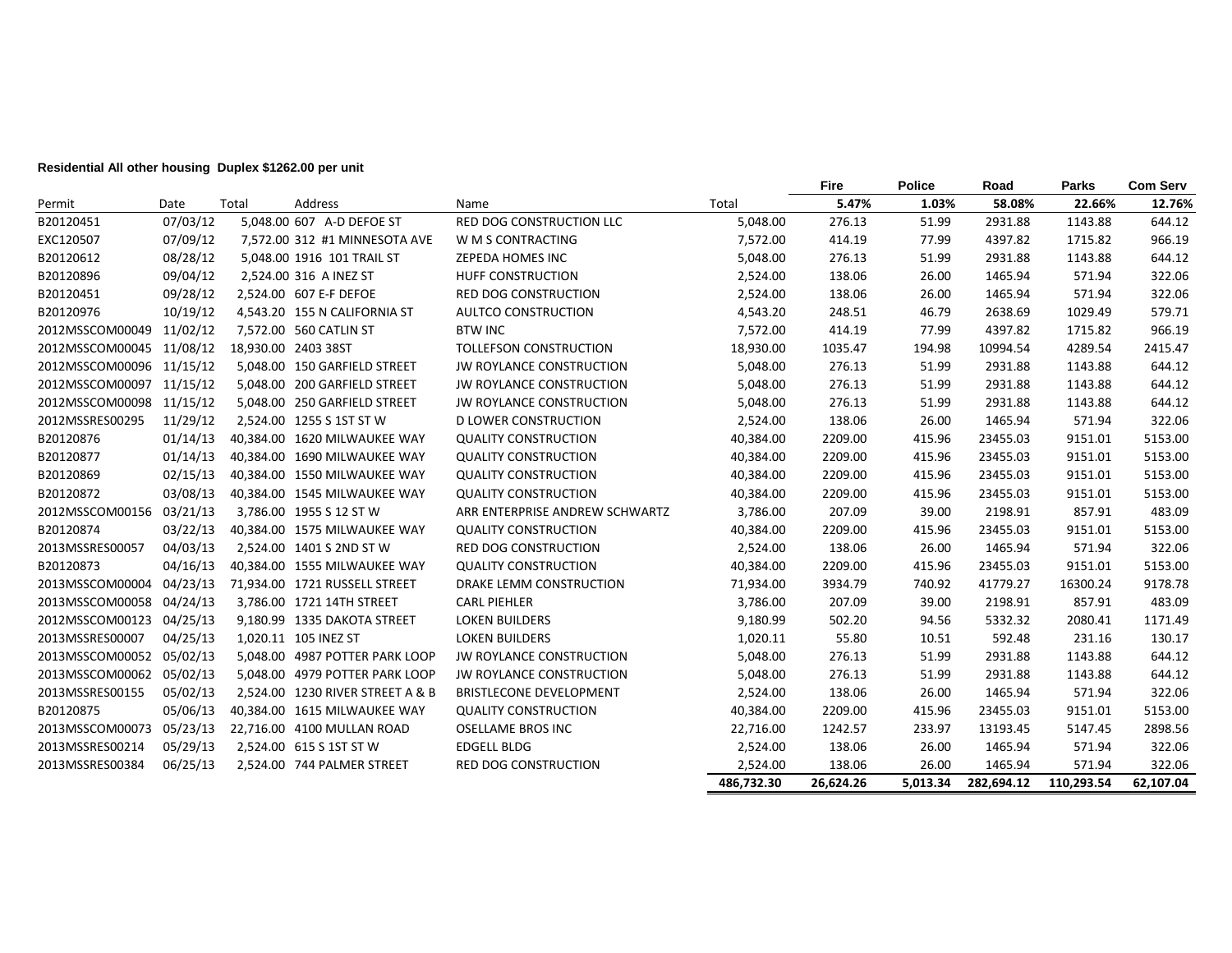# **COMMERCIAL IMPACT FEES FY13**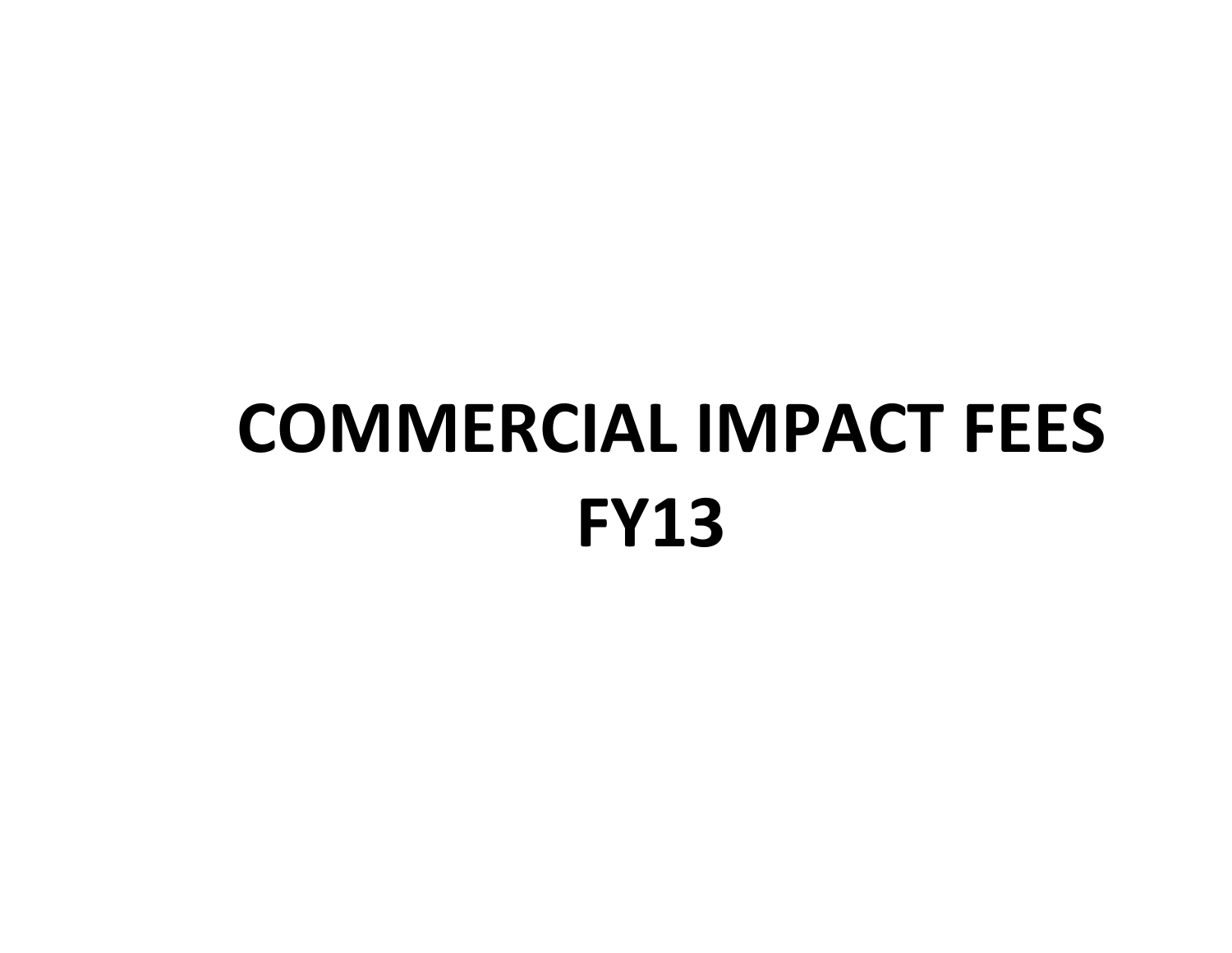# **Com/Shopping Center 50,000 sf or less**

|                 |          |       |                                    |                             |            | <b>Fire</b> | <b>Police</b> | Road       | <b>Com Serv</b> |
|-----------------|----------|-------|------------------------------------|-----------------------------|------------|-------------|---------------|------------|-----------------|
| Permit          | Date     | Total | Address                            | Name                        | Total      | 3.69%       | 0.86%         | 88.29%     | 7.16%           |
| EXC120655       | 08/22/12 |       | 68.091.54 5243 TRUMPETER CT        | <b>WESTERN EXCAVATING</b>   | 68,091.54  | 2512.58     | 585.59        | 60118.02   | 4875.35         |
| B20120725       | 08/24/12 |       | 1.677.06 2230 N 100 RESERVE ST     | CAFE RIO                    | 1.677.06   | 61.88       | 14.42         | 1480.68    | 120.08          |
| 2012MSSCOM00111 | 11/26/12 |       | 4.726.26 134 W FRONT STREET        | NICK CHECOTA                | 4,726.26   | 174.40      | 40.65         | 4172.81    | 338.40          |
| 2012MSSSWR00128 | 12/03/12 |       | 15.012.66 8700 ROLLER COASTER ROAD | CARL CONSTRUCTION           | 15.012.66  | 553.97      | 129.11        | 13254.68   | 1074.91         |
| B20120864       | 01/14/13 |       | 14.788.62 1580 MILWAUKEE WAY       | <b>QUALITY CONSTRUCTION</b> | 14,788.62  | 545.70      | 127.18        | 13056.87   | 1058.87         |
| 2013MSSCOM00016 | 03/06/13 |       | 7.477.63 1136 W BROADWAY           | PEW CONSTRUCTION            | 7,477.63   | 275.92      | 64.31         | 6602.00    | 535.40          |
| 2013MSSRES00135 | 06/12/13 |       | 801.23 616 LAFRAY LANE             | <b>OUTBACK CONSTRUCTION</b> | 801.23     | 29.57       | 6.89          | 707.41     | 57.37           |
| 2013MSSCOM00087 | 06/14/13 |       | 46,950.00 255 RUSSELL STREET       | JACKSON CONTRACTING GROUP   | 46.950.00  | 1732.46     | 403.77        | 41452.16   | 3361.62         |
|                 |          |       |                                    |                             | 159.525.00 | 5.886.47    | 1.371.92      | 140.844.62 | 11.421.99       |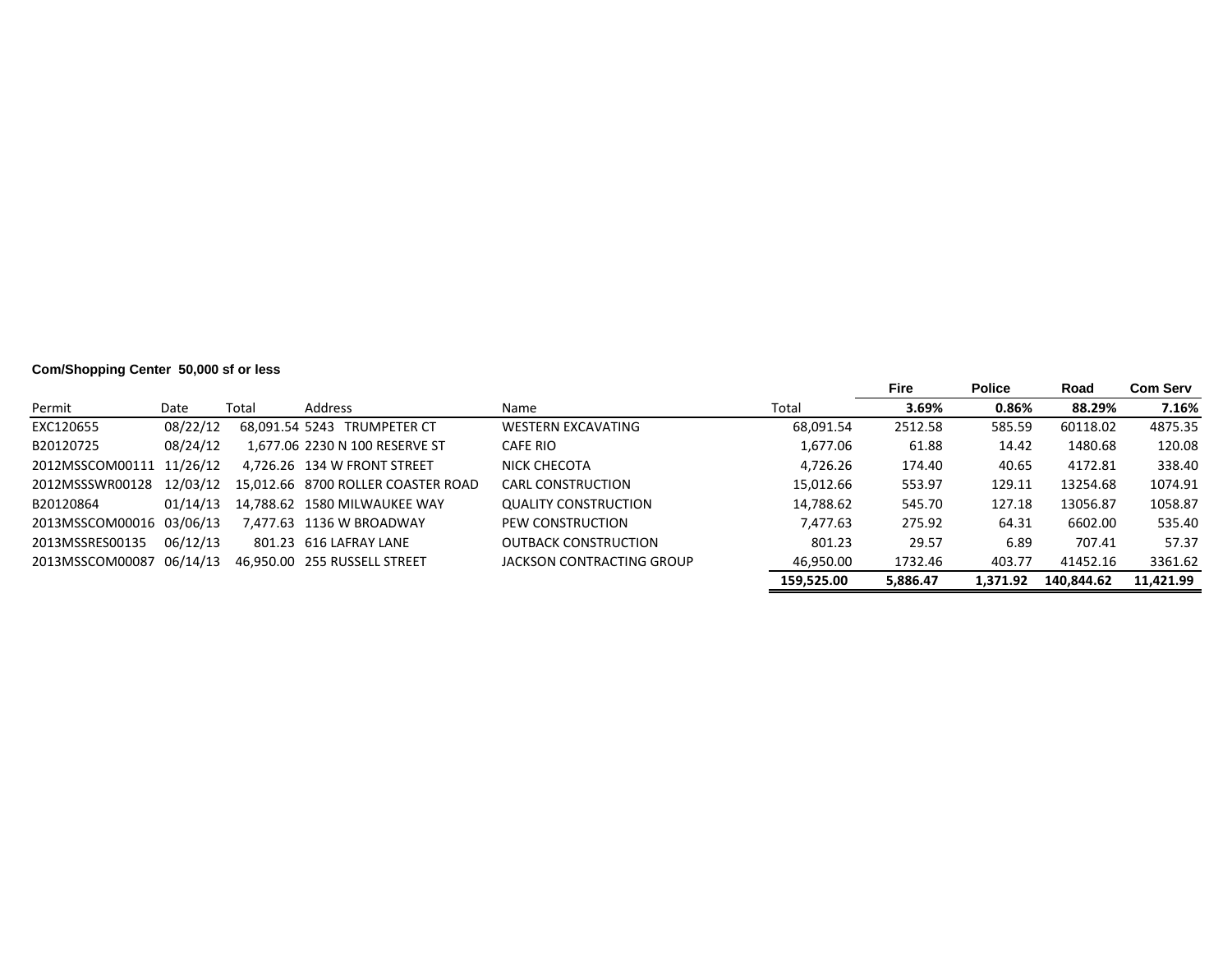#### **Office/Institutional 25,000 sf or less**

| Permit<br>Address<br>Total<br>9.29%<br>1.57%<br>71.11%<br>Total<br>Date<br>Name<br>07/06/12<br>118.88<br>B20120482<br>7,572.00 1260 S 01ST ST W<br>SIRIUS CONSTRUCTION<br>7,572.00<br>703.44<br>5384.45<br>07/11/12<br>B20120588<br>1.040.69 2100 W BROADWAY<br>1,040.69<br>96.68<br>16.34<br>740.03<br>TRANSPORTATION DEPARTMENT OF<br>07/24/12<br>B20120658<br>154.17 926 E BROADWAY<br>154.17<br>14.32<br>2.42<br>109.63<br><b>KINGFISHER</b><br>07/30/12<br>B20120670<br>6,824.22 1201 WYOMING ST<br>6,824.22<br>633.97<br>4852.70<br>MISSOULA RECOVERY CENTER<br>107.14<br>07/17/12<br>5.981.03 10481 MOCASSIN LN<br>J D RUSSELL EXCAVATING INC<br>93.90<br>4253.11<br>EXC120547<br>5,981.03<br>555.64<br>08/28/12<br>B20120463<br>392.83 200 W BROADWAY<br><b>MISSOULA COUNTY COURTHOUSE</b><br>392.83<br>36.49<br>6.17<br>279.34<br>11/01/12<br>2012MSSCOM00055<br>417.78 1800 S 2ND ST W<br><b>GADDY CONSTRUCTION</b><br>417.78<br>38.81<br>6.56<br>297.08<br>11/07/12<br><b>SWANK ENTERPRISES</b><br>5741.22<br>43945.99<br>B20121087<br>61.800.02 2837 FORT MISSOULA ROAD<br>61,800.02<br>970.26<br>11/19/12<br>2012MSSCOM00058<br>31,986.00 2630 CONNERY WAY<br><b>TAMARACK CONSTRUCTION</b><br>31,986.00<br>2971.50<br>502.18<br>22745.24<br>12/05/12<br>B20120422<br>8.165.36 1150 SHERWOOD STREET<br><b>WESTERN INTERSTATE</b><br>8,165.36<br>758.56<br>128.20<br>5806.39<br>01/16/13<br>2012MSSCOM00052<br>DIAMOND CONSTRUCTION<br>586.63<br>99.14<br>4490.35<br>6.314.65 2814 GREAT NORTHERN LOOP<br>6,314.65<br>2012MSSCOM00001<br>01/25/13<br>773.30 1500 BURNS STREET<br>773.30<br>NORTH MISSOULA COMMUNITY DEV<br>71.84<br>12.14<br>549.89<br>2012MSSCOM00131 01/29/13<br>5235.94<br>40078.33<br>56.361.03 401 W RAILROAD STREET<br>SIRIUS CONSTRUCTION<br>56,361.03<br>884.87<br>02/05/13<br>2012MSSCOM00074<br>763.12 5075 EXPRESSWAY<br>TOLLEFSON CONSTRUCTION<br>763.12<br>70.89<br>542.65<br>11.98<br>2013MSSCOM00028 03/20/13<br>7,948.13 1925 BROOKS STREET<br>738.38<br>124.79<br><b>BTW INC</b><br>7,948.13<br>5651.92<br>2013MSSCOM00048 04/12/13<br>4,860.63 820 W SPRUCE<br>451.55<br>76.31<br>3456.39<br><b>MAURER CONSTRUCTION</b><br>4,860.63<br>201,354.96<br>3,161.27<br>143,183.51<br>18,705.88 |  |  |  | Fire | <b>Police</b> | Road | Com Serv  |
|---------------------------------------------------------------------------------------------------------------------------------------------------------------------------------------------------------------------------------------------------------------------------------------------------------------------------------------------------------------------------------------------------------------------------------------------------------------------------------------------------------------------------------------------------------------------------------------------------------------------------------------------------------------------------------------------------------------------------------------------------------------------------------------------------------------------------------------------------------------------------------------------------------------------------------------------------------------------------------------------------------------------------------------------------------------------------------------------------------------------------------------------------------------------------------------------------------------------------------------------------------------------------------------------------------------------------------------------------------------------------------------------------------------------------------------------------------------------------------------------------------------------------------------------------------------------------------------------------------------------------------------------------------------------------------------------------------------------------------------------------------------------------------------------------------------------------------------------------------------------------------------------------------------------------------------------------------------------------------------------------------------------------------------------------------------------------------------------------------------------------------------------------------------------------------------------------------------------------------------|--|--|--|------|---------------|------|-----------|
|                                                                                                                                                                                                                                                                                                                                                                                                                                                                                                                                                                                                                                                                                                                                                                                                                                                                                                                                                                                                                                                                                                                                                                                                                                                                                                                                                                                                                                                                                                                                                                                                                                                                                                                                                                                                                                                                                                                                                                                                                                                                                                                                                                                                                                       |  |  |  |      |               |      | 18.03%    |
|                                                                                                                                                                                                                                                                                                                                                                                                                                                                                                                                                                                                                                                                                                                                                                                                                                                                                                                                                                                                                                                                                                                                                                                                                                                                                                                                                                                                                                                                                                                                                                                                                                                                                                                                                                                                                                                                                                                                                                                                                                                                                                                                                                                                                                       |  |  |  |      |               |      | 1365.23   |
|                                                                                                                                                                                                                                                                                                                                                                                                                                                                                                                                                                                                                                                                                                                                                                                                                                                                                                                                                                                                                                                                                                                                                                                                                                                                                                                                                                                                                                                                                                                                                                                                                                                                                                                                                                                                                                                                                                                                                                                                                                                                                                                                                                                                                                       |  |  |  |      |               |      | 187.64    |
|                                                                                                                                                                                                                                                                                                                                                                                                                                                                                                                                                                                                                                                                                                                                                                                                                                                                                                                                                                                                                                                                                                                                                                                                                                                                                                                                                                                                                                                                                                                                                                                                                                                                                                                                                                                                                                                                                                                                                                                                                                                                                                                                                                                                                                       |  |  |  |      |               |      | 27.80     |
|                                                                                                                                                                                                                                                                                                                                                                                                                                                                                                                                                                                                                                                                                                                                                                                                                                                                                                                                                                                                                                                                                                                                                                                                                                                                                                                                                                                                                                                                                                                                                                                                                                                                                                                                                                                                                                                                                                                                                                                                                                                                                                                                                                                                                                       |  |  |  |      |               |      | 1230.41   |
|                                                                                                                                                                                                                                                                                                                                                                                                                                                                                                                                                                                                                                                                                                                                                                                                                                                                                                                                                                                                                                                                                                                                                                                                                                                                                                                                                                                                                                                                                                                                                                                                                                                                                                                                                                                                                                                                                                                                                                                                                                                                                                                                                                                                                                       |  |  |  |      |               |      | 1078.38   |
|                                                                                                                                                                                                                                                                                                                                                                                                                                                                                                                                                                                                                                                                                                                                                                                                                                                                                                                                                                                                                                                                                                                                                                                                                                                                                                                                                                                                                                                                                                                                                                                                                                                                                                                                                                                                                                                                                                                                                                                                                                                                                                                                                                                                                                       |  |  |  |      |               |      | 70.83     |
|                                                                                                                                                                                                                                                                                                                                                                                                                                                                                                                                                                                                                                                                                                                                                                                                                                                                                                                                                                                                                                                                                                                                                                                                                                                                                                                                                                                                                                                                                                                                                                                                                                                                                                                                                                                                                                                                                                                                                                                                                                                                                                                                                                                                                                       |  |  |  |      |               |      | 75.33     |
|                                                                                                                                                                                                                                                                                                                                                                                                                                                                                                                                                                                                                                                                                                                                                                                                                                                                                                                                                                                                                                                                                                                                                                                                                                                                                                                                                                                                                                                                                                                                                                                                                                                                                                                                                                                                                                                                                                                                                                                                                                                                                                                                                                                                                                       |  |  |  |      |               |      | 11142.54  |
|                                                                                                                                                                                                                                                                                                                                                                                                                                                                                                                                                                                                                                                                                                                                                                                                                                                                                                                                                                                                                                                                                                                                                                                                                                                                                                                                                                                                                                                                                                                                                                                                                                                                                                                                                                                                                                                                                                                                                                                                                                                                                                                                                                                                                                       |  |  |  |      |               |      | 5767.08   |
|                                                                                                                                                                                                                                                                                                                                                                                                                                                                                                                                                                                                                                                                                                                                                                                                                                                                                                                                                                                                                                                                                                                                                                                                                                                                                                                                                                                                                                                                                                                                                                                                                                                                                                                                                                                                                                                                                                                                                                                                                                                                                                                                                                                                                                       |  |  |  |      |               |      | 1472.21   |
|                                                                                                                                                                                                                                                                                                                                                                                                                                                                                                                                                                                                                                                                                                                                                                                                                                                                                                                                                                                                                                                                                                                                                                                                                                                                                                                                                                                                                                                                                                                                                                                                                                                                                                                                                                                                                                                                                                                                                                                                                                                                                                                                                                                                                                       |  |  |  |      |               |      | 1138.53   |
|                                                                                                                                                                                                                                                                                                                                                                                                                                                                                                                                                                                                                                                                                                                                                                                                                                                                                                                                                                                                                                                                                                                                                                                                                                                                                                                                                                                                                                                                                                                                                                                                                                                                                                                                                                                                                                                                                                                                                                                                                                                                                                                                                                                                                                       |  |  |  |      |               |      | 139.43    |
|                                                                                                                                                                                                                                                                                                                                                                                                                                                                                                                                                                                                                                                                                                                                                                                                                                                                                                                                                                                                                                                                                                                                                                                                                                                                                                                                                                                                                                                                                                                                                                                                                                                                                                                                                                                                                                                                                                                                                                                                                                                                                                                                                                                                                                       |  |  |  |      |               |      | 10161.89  |
|                                                                                                                                                                                                                                                                                                                                                                                                                                                                                                                                                                                                                                                                                                                                                                                                                                                                                                                                                                                                                                                                                                                                                                                                                                                                                                                                                                                                                                                                                                                                                                                                                                                                                                                                                                                                                                                                                                                                                                                                                                                                                                                                                                                                                                       |  |  |  |      |               |      | 137.59    |
|                                                                                                                                                                                                                                                                                                                                                                                                                                                                                                                                                                                                                                                                                                                                                                                                                                                                                                                                                                                                                                                                                                                                                                                                                                                                                                                                                                                                                                                                                                                                                                                                                                                                                                                                                                                                                                                                                                                                                                                                                                                                                                                                                                                                                                       |  |  |  |      |               |      | 1433.05   |
|                                                                                                                                                                                                                                                                                                                                                                                                                                                                                                                                                                                                                                                                                                                                                                                                                                                                                                                                                                                                                                                                                                                                                                                                                                                                                                                                                                                                                                                                                                                                                                                                                                                                                                                                                                                                                                                                                                                                                                                                                                                                                                                                                                                                                                       |  |  |  |      |               |      | 876.37    |
|                                                                                                                                                                                                                                                                                                                                                                                                                                                                                                                                                                                                                                                                                                                                                                                                                                                                                                                                                                                                                                                                                                                                                                                                                                                                                                                                                                                                                                                                                                                                                                                                                                                                                                                                                                                                                                                                                                                                                                                                                                                                                                                                                                                                                                       |  |  |  |      |               |      | 36,304.30 |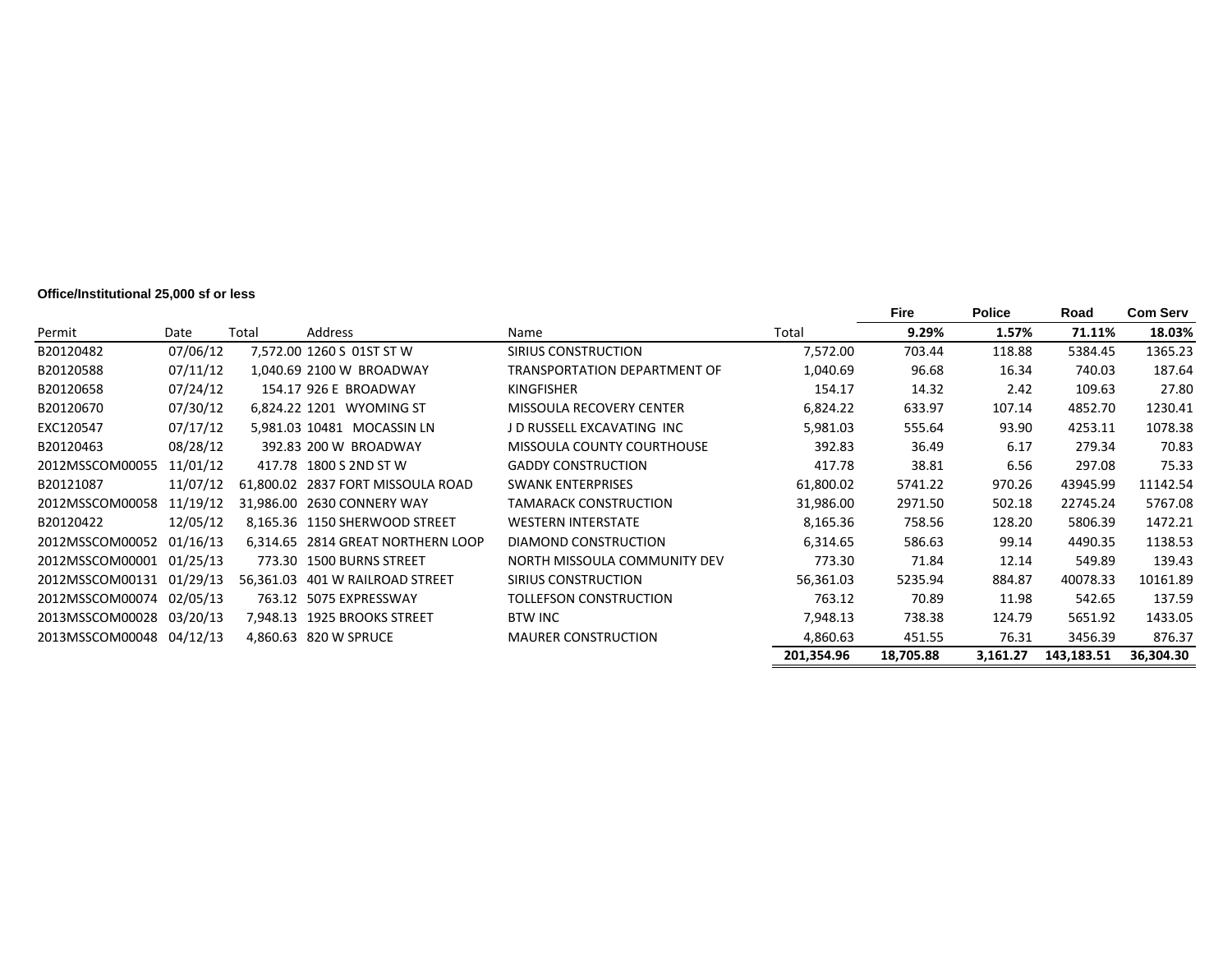# **Office/Institutional over 100,000 sf**

|        |                       |      |       | <b>Fire</b> | Police | Road   | <b>Com Serv</b> |
|--------|-----------------------|------|-------|-------------|--------|--------|-----------------|
| Permit | Total Address<br>Date | Name | Total | 10.30%      | 0.72%  | 69.03% | 19.95%          |
|        |                       |      |       |             |        |        |                 |
|        |                       |      | 0.00  | 0.00        | 0.00   | 0.00   | 0.00            |